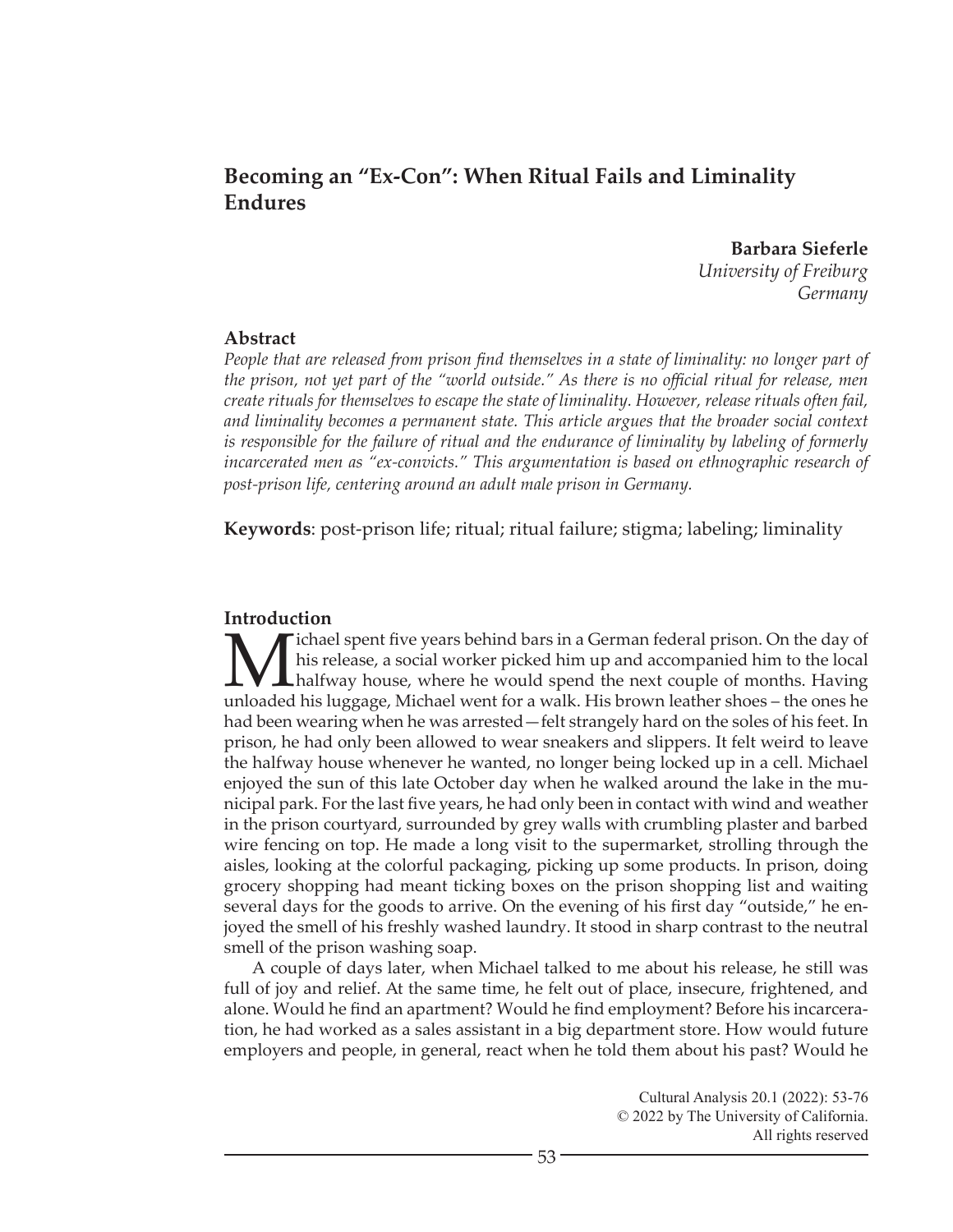find friends and a partner? Would he be able to cope with the "world outside?" For Michael and formerly incarcerated men in general, release from prison is as much a time of insecurity and instability as it is a time of elation and excitement. The men are no longer in prison, but they do not yet belong to the outside world. They are "betwixt and between" (Turner 1967, 93), in a state of liminality. Referring to cultural anthropologist Victor Turner, I understand release from prison to be an "in-between" stage. Release from prison is a liminal threshold, within which formerly incarcerated men stand between old cultural orders (prison) and new ones (life after prison), within which old social roles (as inmates) are no longer valid, and new ones (as fathers, workers, tenants, partners) are still to be found.

In this article, I conceptualize release from prison as a state of liminality. I direct analytical attention to release rituals, which I conceive as symbolic and expressive actions (cf. Krieger and Belliger 2013, 7–8) that men create and perform to get past this liminal state of release. During ethnographic research in the field of post-prison life, I encountered men who performed such rituals but who were nonetheless unable to leave liminality behind. I will argue that liminality becomes a permanent state if rituals of release go wrong – and they do so very often. I will show that the "failure" of release rituals is based on society's refusal to allow formerly incarcerated men to cross the liminal threshold of release by stigmatizing them as "ex-convicts."1

Michael is one of the twenty-five persons I met during my ethnographic field research on post-prison life. I spent one-and-a-half years working in this field. My research started at a German prison for adult men serving long-term sentences; that meant serving at least two years behind bars in the German context. I spent five months in prison as an ethnographer. I got to know the daily prison routines and their atmosphere.

Moreover, I met with incarcerated but soon-to-be-released men (ten in total) in the prison visiting area for interviews (which took the form of informal talks). My encounters with imprisoned men allowed me to gain many valuable insights into prison life and allowed me to take part in their release process. I met with them in the months, weeks, and days before their release, and I met with them several times after their release and witnessed their struggles in establishing life after prison, their performance of release rituals, and their pain when other people saw them as "ex-convicts" and nothing more.

Like Michael, many of these men had lost all their social ties during their time in prison. They started their new lives at the city's halfway house like Michael. Besides the prison itself, this halfway house was the second starting point for my research. All in all, I spent one-and-a-half years at the halfway house where I met men who had been released for only a couple of days. Furthermore, I met men whose last stay in prison was more than fifteen years ago and who considered the halfway house their "home away from home."2

Some of the men I met during my research had been convicted for drug-related crimes; some of them had served their sentences on charges of fraud, burglary, or robbery, while some had been charged with violent crimes, murder, rape, or child abuse. Some had spent two or three years behind bars, others more than a decade. I met men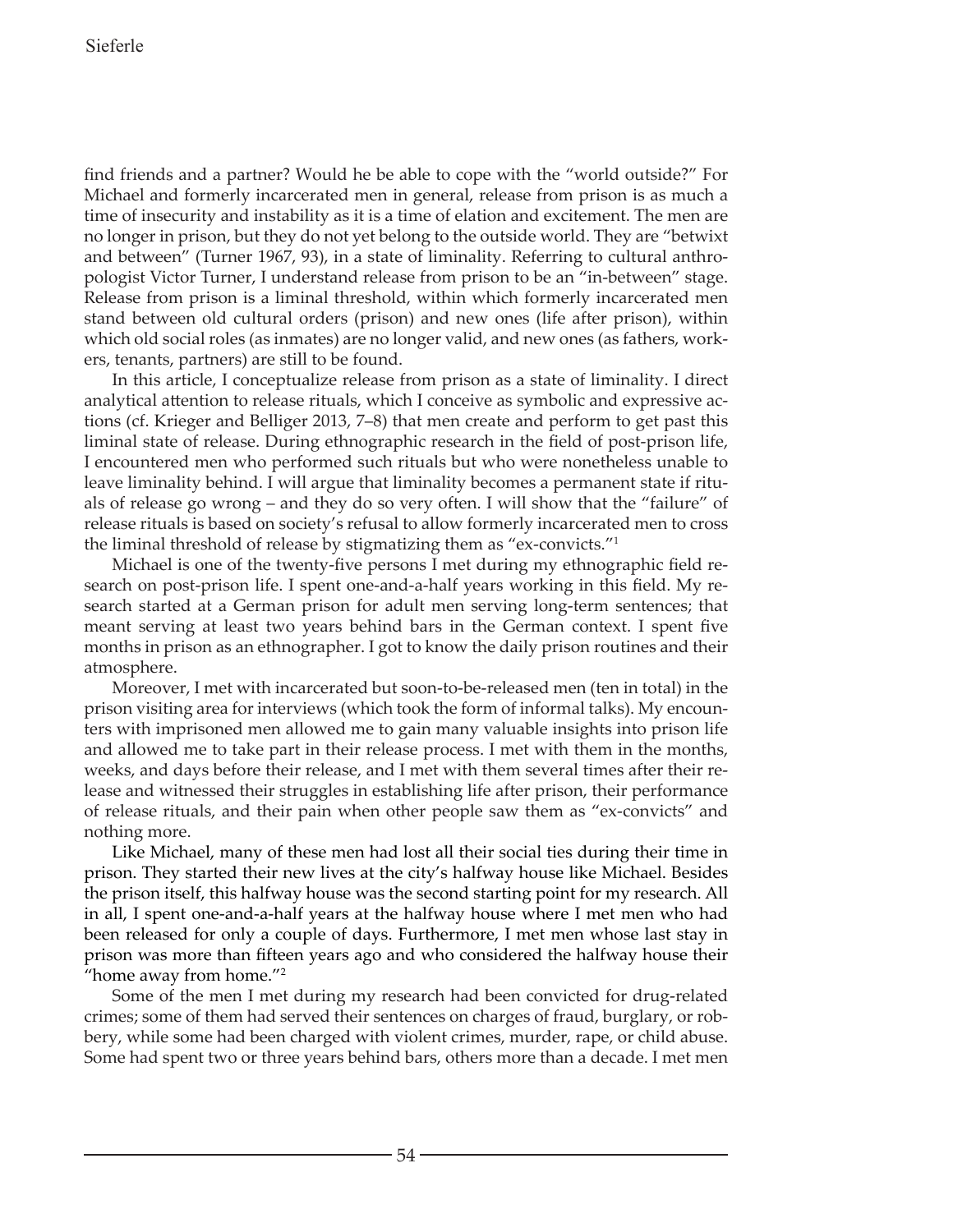in their early twenties and men in their sixties from many nationalities. The men all had in common that they had to establish new everyday lives after being released from prison.

I met these men as persons who had committed criminal actions, but I did not reduce them to their crimes—or instead, I tried not to. Sometimes, my prejudices and moral orientations made this difficult (cf. Jewkes 2011; Liebling 2014). Thus, I refer to the people I met during my research as "men" rather than as "ex-prisoners," "exinmates," or "ex-convicts." In describing them as "men" and using pseudonyms, I seek to "restore to [them] a kind of dignity of which prison, the courts, and the police [after their release: society] tend to deprive them" (Fassin 2017, xix).<sup>3</sup>

Conceptualizing prison release as a state of liminality is just one way of analytically approaching life after prison, but it is nonetheless a very fruitful one. It unfolds from my overarching research project, in which I explore post-prison life ethnographically. I am interested in the effects of prison sentences on the lives of formerly incarcerated men weeks, months, and years after release. I ask how actors establish everyday life after their release from prison how they experience post-prison life. I look at the marginal social position men often occupy after release and the cultural meaning they attribute to their life situations. I analyze the social forces they encounter due to their prison terms, such as alienation from the outside world, stigmatization, and poverty. Moreover, I identify cultural techniques that men employ to navigate in and around insecure social circumstances (cf. Sieferle 2020a; Sieferle forthcoming).

Although there is a range of prison studies that give ethnographic insights into the lifeworlds of incarcerated men and that point to incarcerated persons' alienation from the world outside (cf. Clemmer 1940; Crewe 2009; Fassin 2017; Le Caisne 2009; Rhodes 2004; Sykes 1958; Ugelvik 2014), post-prison life as experienced by formerly incarcerated men is rarely addressed.<sup>4</sup> Prison studies usually end with a short outlook on the processes of release, but they fail to recognize the struggles and insecurities that come with release and the lasting effect of prison sentences on formerly incarcerated men.

Post-prison life is almost exclusively addressed from a criminological or social science perspective. These (primarily quantitative) studies point to important aspects of release and life after prison: They focus on the challenges newly released men face, especially on the structural barriers to finding employment and housing, on the risks of homelessness, social isolation, and recidivism (cf. LeBel 2012; Moore et al. 2013; Munn & Bruckert 2013; Pager 2003; Petersilia 2003; Visher et al. 2011; Winnick & Bodkin 2008; Johns 2018).

However, these studies do not consider formerly incarcerated men's actions and experiences of post-prison life. They do not approach life after prison ethnographically and often overlook the importance of release rituals for newly released men. An ethnographic approach and a cultural anthropological analysis of post-prison life—as I take and conduct my research—enable me to reveal the sociocultural processes and meanings that underly released men's actions and their experiences of post-prison life. It allows conceptualizing post-prison life as an enduring state of liminality.

To do so, I will focus on the liminal experiences of formerly incarcerated men and identify central aspects that make up post-prison liminality. I will describe the release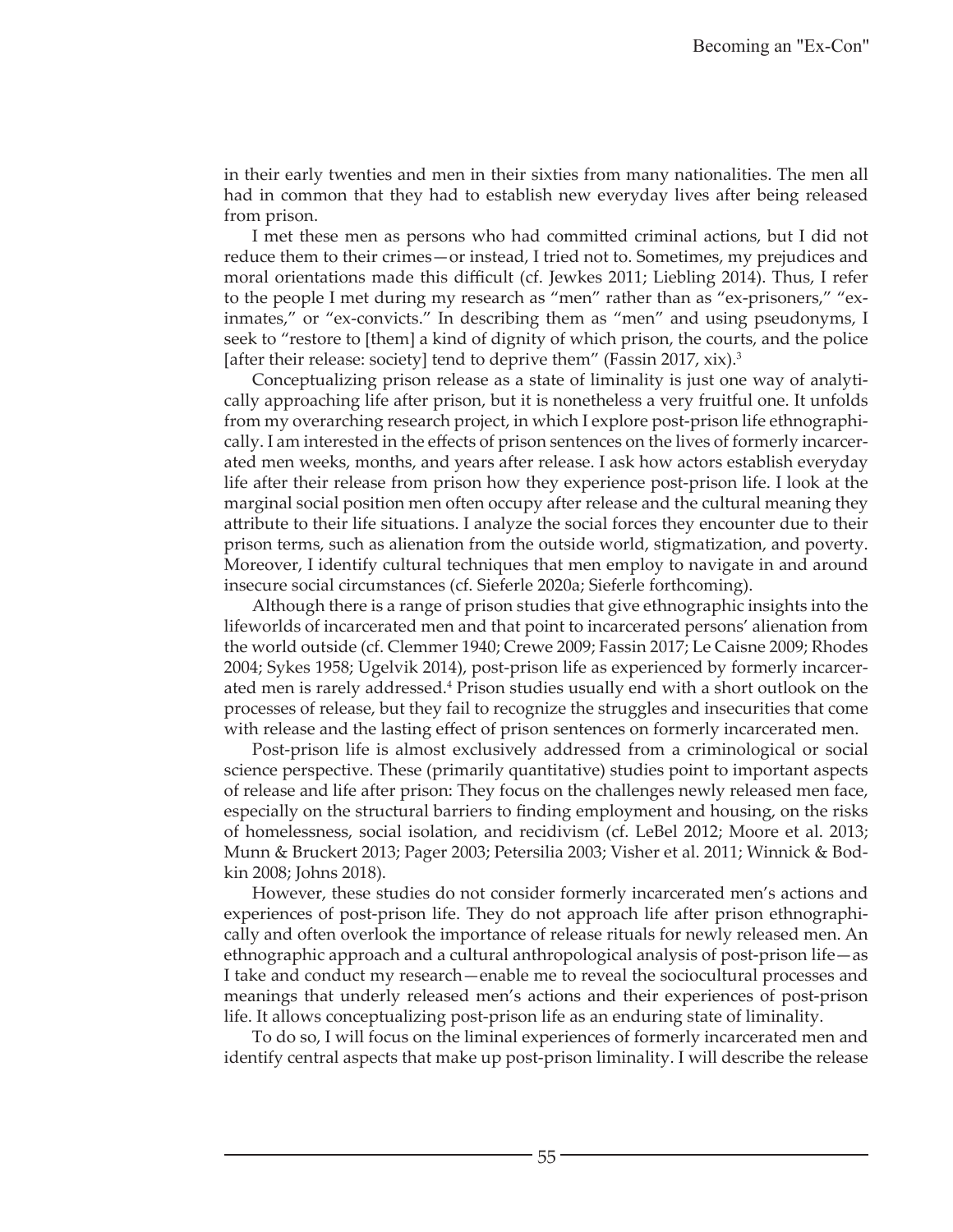rituals that formerly incarcerated men perform to leave liminality behind. Focusing on the failure of these rituals, I will then address why release rituals so often go wrong. I will show in ethnographic detail that social labeling as "ex-convicts" prevents the men from leaving liminality behind, making liminality a permanent state.

# **In-Between: Prison Release as Liminality**

Michael felt relieved and excited after his release. At the same time, he felt frightened and insecure. This mixture of elation and fear is typical of release. It starts weeks, sometimes even months, before the upcoming event. (Formerly) incarcerated men call this state of mind "gate fever." It combines both a deep longing for release and a high level of insecurity regarding it: "The traditional way for treating fevers is to eat less, as in the old saying, 'Starve a fever, feed a cold.' But if you've got Gate Fever, you've got to think beyond what's on your dinner plate. You may be worried about what lies in store, wondering if you will cope, and feel restless and even fearful. At the same time you might have grand plans for the future, and be tremendously excited. All these feelings are often mixed up together, and it can really do your nut" (Prison Phoenix Trust 2014, 1; cf. also Campbell 1986, 171-176; Champion 2005, 110).

Gate fever gripped the men, especially those serving their first prison sentence. However, even Silvio, who had been in prison two times before and served a threeyear sentence, suffered from gate fever. He was unable to get any sleep in the days before his release. Days felt like weeks, hours like days. Although they had a distant relationship, Silvio's thoughts revolved around his return to his parents, who had agreed to take him in. He constantly thought about where to find employment and what his friends might think about his return—not one of them had visited him in prison, and Silvio did not even know if they still lived in town.

Gate fever illustrates the ambiguous state men find themselves in upon their release. On the one hand, they are no longer confined behind bars. On the other hand, they do not feel like they belong to the "world outside." They are between prison and the "world outside" in a state of liminality: "betwixt and between" (Turner 1967, 93). As Victor Turner points out, actors who find themselves on such a liminal threshold are no longer the person they were before, not yet the person they will become after having left this in-between stage behind. They are in an ambiguous "no longer, not yet status" (Förster 2003, 704), "in a limbo that [is] not any place they were before and not yet any place they would be in" (Turner 1988, 25). They are "transitional being[s], liminal personae" (Turner 1967, 95), "no longer classified and not yet classified. Their condition is one of ambiguity and paradox, a confusion of all customary categories (…). Transitional beings (…) are neither one thing nor another (…) neither here nor there" (Turner 1967, 96-97). They are "out of time" (Turner 1982, 24). Liminality is "fruitful darkness" (Turner 1967, 110), "a fructile chaos, a storehouse of possibilities" (Turner 1986, 42). Liminality holds danger and is profoundly unsettling and painful. At the same time, liminality contains the potential for creativity and development. All this holds for men being released from prison. Their liminal status manifests itself on spatial, temporal, social, and emotional levels.

In the field of post-prison life, spatial liminality is to be taken literally: the men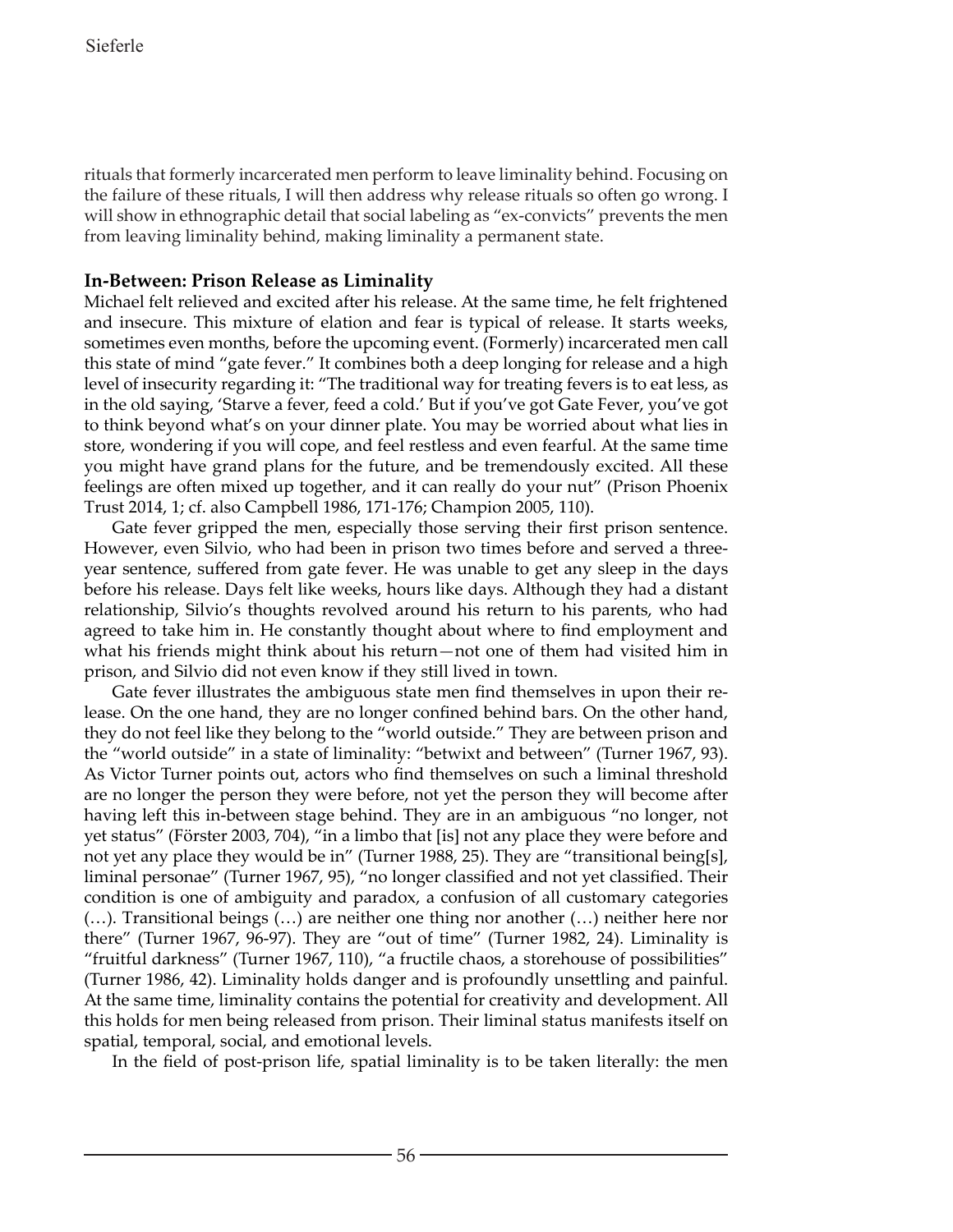leave prison through its main gate. They are no longer incarcerated behind bars. From then on, they are on the other side of the prison walls but have not yet fully arrived there. Many of them do not know where to go after their release. Some of them stay with family members for a short time, some get a bed in the city's homeless shelter, others move into the local halfway house, which offers rooms for temporary living. As the term "halfway house" indicates, the men find themselves in a space "halfway between inside prison and in society. (…) [T]hey had finished their prison terms but remained in a carceral setting" (Michael 2020, 18; cf. also Becci 2011; Ortiz 2005). The halfway house feels quite similar to a prison, surrounded by other formerly incarcerated men, supervised by social workers and probation officers. It is a liminal space whose inhabitants belong "neither here nor there" (Turner 1967, 97). They are no longer in prison, not yet completely free.

This "in-between state" manifests itself in physical space and temporal levels. The men have done their time behind bars, but many are still connected to prison through their probation periods. The men have to observe all conditions imposed, such as psychotherapy, social counseling, and drug testing. Their legal status as "citizens on probation" places them in a temporal liminality (Michael 2020, 18). Germany's probation time is limited, ranging primarily from one to five years.

Nevertheless, one to five years for men released from prison seems incredibly long. Their thoughts, dreams, hopes, and plans for the future are overshadowed by probation time. Where will I live—and will the potential landlord ask for a certificate of conduct? Will I find work—and what if I have to show my clearance certificate? How will people react to my criminal record? Will I ever be able to find friends and a romantic relationship?

These questions point to the social dimension of liminality. Men released from prison are "no longer classified and not yet classified" (Turner 1967, 96). They find themselves between fixed positions. In prison, their social role was clearly defined: they were inmates. With the release, this role dissolves, and the men no longer know what roles to take up. "Behind bars, I knew what I was: an inmate. But who am I now?" Michael asked. He problematized his missing social roles (worker, employee, tenant, friend, husband, partner, father) and undefined social status after his release (Will people accept me? Will they see me as a "criminal" and an "ex-convict?"). Upon release, even men who return to their families have to get used to their social roles as sons, fathers, and partners, as they were alienated from these roles during their prison terms.

Next to alienation, insecurity is a familiar feeling during release. Together with elation, relief, and joy, these feelings constitute the ambiguous emotional dimension of liminality. The fruitfulness and positive potential that Victor Turner attributes to liminality show itself in the men's deep longing for release, in their hopes, dreams, and plans for their lives after prison. Once released, feelings of joy, excitement, and relief are slowly but steadily replaced by estrangement and insecurity due to the social, temporal, and spatial limbo the men find themselves in.

Furthermore, the men are no longer familiar with the habits, rules, and daily routines of the "world outside." They had lost touch with the sociocultural order outside.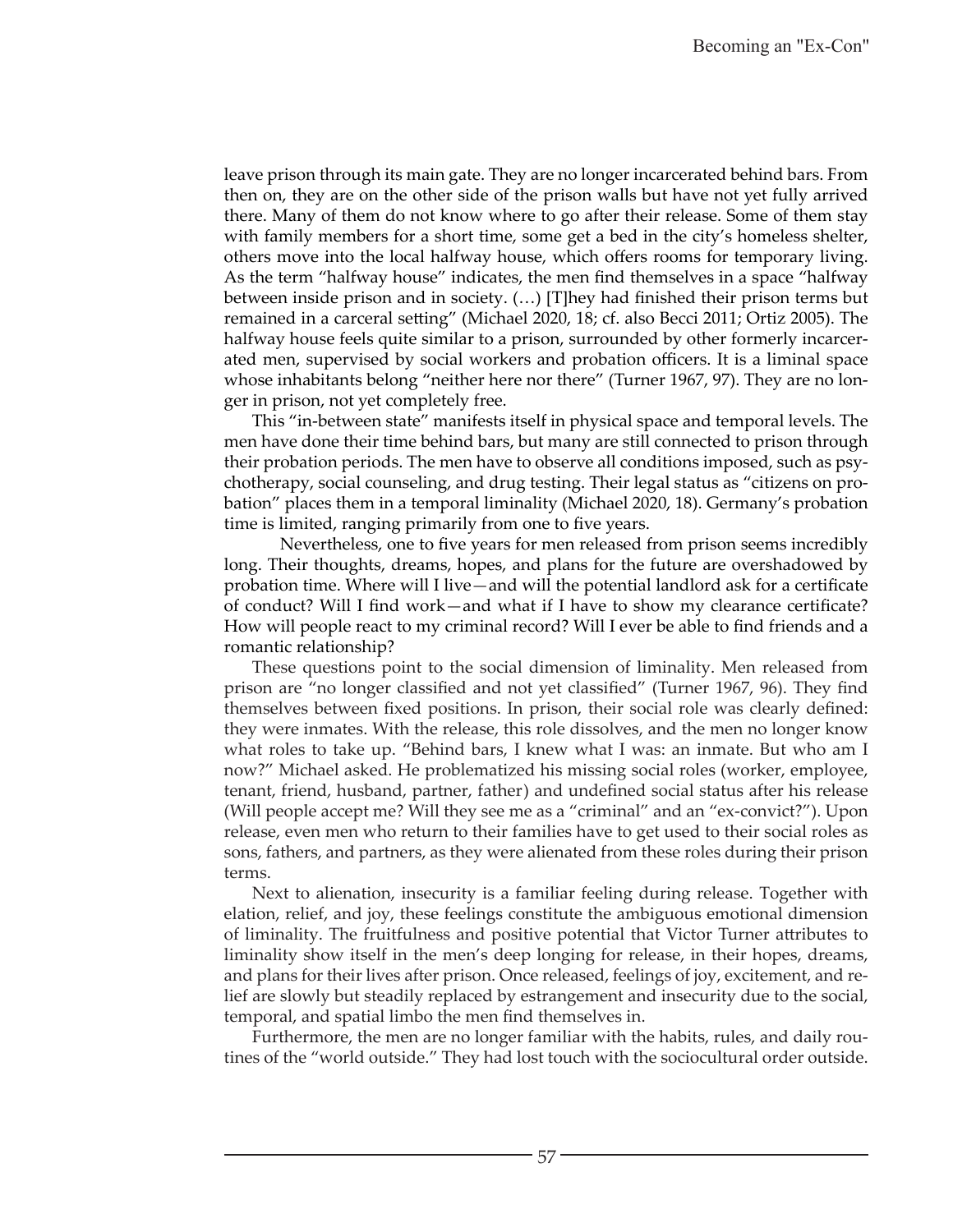Mundane situations and interactions, which people without prison experience take for granted, are highly problematic for released men (Sieferle 2020a). They evoke insecurity, confusion, and stress (cf. Johns 2018, 157; Munn & Bruckert 2013, 71). What do cars look like nowadays? How should I dress? How do I use a computer? Which buttons do I have to press at the ticket machine? Will I be able to go to the bakery and order bread rolls? How do I get a prescription at the doctor? What do supermarkets look like nowadays? Will people notice that I was in prison? The men constantly reflect on their social actions, appearance, and the impression they might leave. Social interaction is a source of stress. It requires the men to speak to non-correctional personnel, to "everyday people," which they might not have done for several years.

Everyday life as familiar ordinariness (cf. Schütz & Luckmann 1989, 1973) does not exist for men released from prison. It does not form the silent background of their lives but instead comes to the forefront of their awareness. The men are accustomed to the spatially and socially confined prison world with its daily routines and rules. They have learned how to act and survive in prison (cf. Fassin 2017; Sykes 1958) while unlearning how to act and survive outside. They have, to put it in the words of the sociologist Erving Goffman (1961, 73), "disculturated" from the habits and rules of the "world outside." Upon their release, they are confronted with a world they are no longer familiar with. Release disrupted their sociocultural order.<sup>5</sup>

Liminality is fundamentally oriented towards an end. It envisions a step into a new sociocultural order with fixed spatial, temporal, and social positions that reduce liminal feelings of insecurity and estrangement. How do formerly incarcerated men take this step? How do they (try to) leave liminality behind?

### **Rituals of Release**

Sascha and I got to know each other in prison during his third and longest prison sentence (three-and-a-half years). He was 30 years old and had spent most of his twenties in prison. We met in the visiting area of the prison regularly. He told me a lot about his experiences behind bars, and his hopes and insecurities concerning life after prison. A couple of days before his release, his girlfriend invited me to Sascha's release party, which I happily accepted. On the day of his release, his girlfriend, together with their 3-year-old son, two good friends, and I had been waiting for over two hours when Sascha finally stepped through the prison's main gate. We toasted Sascha's release with beer. His eyes were full of tears when he held his son in his arms. He was born shortly after Sascha's incarceration. Up to now, they had only met under the gaze of officers in the visiting area. Our little group went to a nearby park. Sascha and his friends refreshed their friendship by sharing memories about their past. The couple sat closely embraced, their son romping around. They enjoyed being together again. We toasted many times more.

A couple of weeks later, Sascha started a job at a local industrial company. Before his incarceration, he had kept himself over the waters with occasional work. His uncle, who worked for the same company, got him the job. Another couple of weeks later, Sascha moved into a new apartment with his girlfriend and son – until then, he lived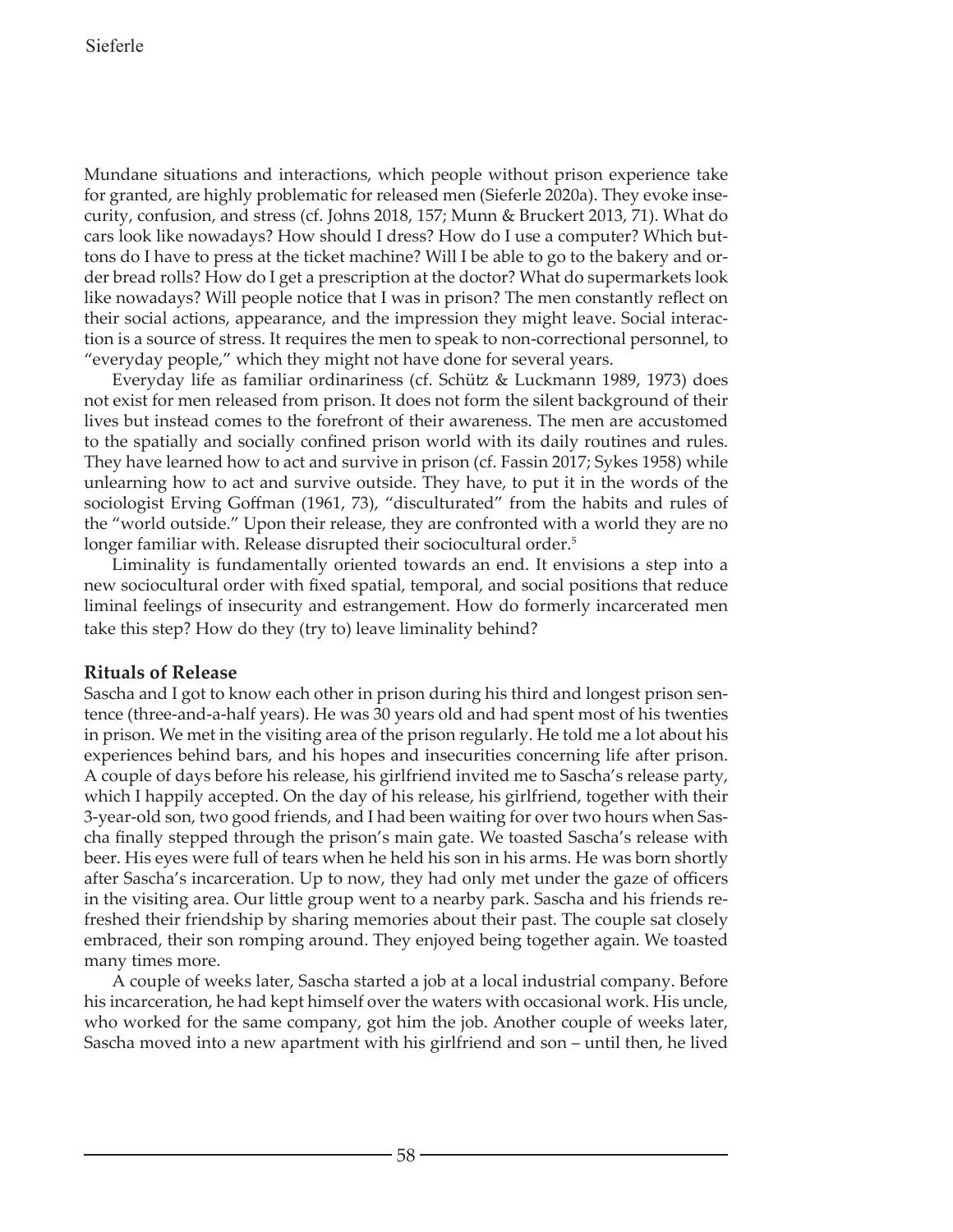with his parents. His friends had helped him find the apartment, and his parents had provided a rental guarantee. Shortly after, I was invited to a housewarming party. We again celebrated Sascha's new life.

Passage rituals—and I consider Sascha's release and housewarming party to be one such ritual—are (most often, though not always) socially formalized actions performed during critical biographical transitions. They bring changes in social status, social role ascriptions, and social relations. They mark, facilitate, sometimes even enable the transition from one sociocultural order to another. Therefore, they are often understood as ceremonies of social transformation.

Whereas the anthropologist and folklorist Arnold van Gennep (1960 [1908]) recognized the threefold pattern of passage rituals (separation – liminality – reintegration), it was Victor Turner (1967, 1977) who (more than fifty years later) took up van Gennep's conceptualization, focusing on the middle stage of passage rituals, liminality, and its transformative powers. Both scientists point to the importance of rituals to master critical life changes and to convey life stages and important milestones.

Release from prison certainly is such a milestone. In the case of Sascha, we performed his transition from prison into his new life ritually: we celebrated his release toasting with beer, and we celebrated his new job and his new apartment with a housewarming party. These were all essential ceremonies to cross the liminal threshold of release. Insecurities concerning work, housing, and returning to his family vanished rapidly due to the support of his family and friends. Marked with rituals, Sascha left his social role as prisoner behind and stepped into his new roles as father, partner, friend, son, tenant, and employee.

For the majority of formerly incarcerated men, release turns out differently. Aged 51, Michael had lost touch with his family and friends during his five-year prison sentence. Far from a ritual of release, he was picked up by a social worker who drove him to the local halfway house – a liminal space that would be his home for the next few months. Unlike Sascha, Michael did not have relatives or friends with whom to perform and mark his release ritually, to attribute to him with new social roles and thus help him reduce the liminal insecurities of release.

Therefore, Michael created a ritual for himself. After a couple of days in the halfway house, as he told me, he looked through his belongings and collected all the things that he associated with prison in a large pile in his room. There were a lot of clothes, some books, his toiletry equipment, a laundry bag, a stereo system, tablecloths and much more. He kept the pile in his room until waste collection day. As soon as he heard the garbage collection trucks, he took all his "prison stuff" (which he had packed into three large waste bags), went out into the street, and convinced the garbage collectors to allow him to throw his bags into the truck by himself. Afterward, he told me with a bright smile on his face, he "felt relieved, twenty kilos lighter and further away from [his] time in prison."

Mario, another man I met in prison and accompanied ethnographically in his postprison life, did a seven-day pilgrimage tour on foot to a local Catholic shrine right after his release. Mario had served a ten-year prison sentence and was entirely on his own in establishing life after prison. Before his incarceration, he had worked as a chef.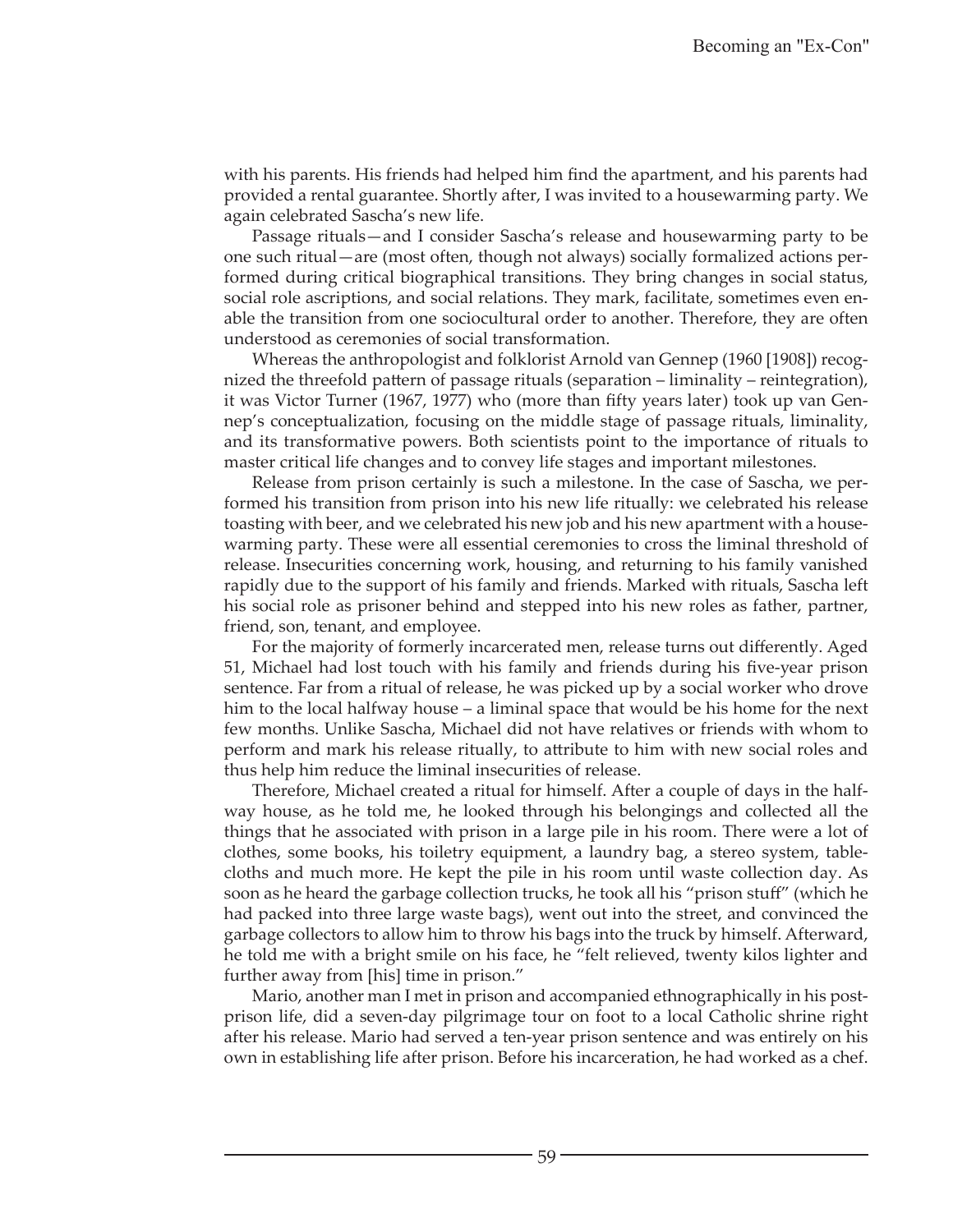He doubted whether he would find a job with 54 and a criminal record. While still in prison, he had arranged to make his confessions to the local priest. He brought a candle to the pilgrimage church, got it blessed by the priest, and left it at the pilgrimage shrine. Mario considered this a way of repentance, of ending his old prison life and starting a new one.

Farin, aged 38 and having spent six years behind bars, performed his release ritual many months after he had left prison for good. After his release, he slept on couches belonging to acquaintances for five months. He did not have a permanent place to stay nor any prospects of a job. Before his time in prison, he had worked as a warehouse employee. Since his release, all his attempts to find a job have been unsuccessful. One afternoon, I got a phone call from Farin. I had to keep the phone away from my ear to prevent my eardrum from hurting. Farin screamed excitedly: "I got an apartment. My own apartment. I made it. No more prison feelings! Finally! New life – here I am!" He described in detail the signing of the lease agreement, how his hand had trembled when holding the pen, how powerful and magical it had felt when he put his signature on the document. Intoxicated with joy, he even thought about framing his lease agreement and hanging it on the wall of his soon-to-be new apartment.

Dave, in turn, performed his first day at work ritually. Like Farin, he told me in detail about the start of his first day: how he had proudly put on his suit, prepared his lunch box and a huge flask of coffee, how he stepped through the gate of the company premises and clocked in. Holding his chip card to the attendance recorder had made him feel part of the company. Like Farin, who "made it" when he signed his lease agreement, Dave felt that he "made it" by starting work.

I consider the men's actions to be rituals, which they performed to leave their liminal state of release behind. Mario resorted to an established religious transformation ritual: pilgrimage (cf. Frey 1998).<sup>6</sup> Mario built on popular discourses of pilgrimage and its transformative powers. More than once, he had told me about movies, documentaries, and reports on pilgrimage tours he had seen on TV in his prison cell. He also drew on Christian Catholic religious conceptions of pilgrimage as a form of penance and purification. He intended to purify himself of the criminal offense he had committed and his time in prison. Mario performed his pilgrimage to take off the role of "inmate" and to embrace his (still to be found) new social roles.

Michael's purification ritual looked different. He formed a large pile of prison objects in his room and got rid of them shortly after. Unlike Mario, he did not rely on culturally pre-formed and socially accepted (religious) rituals but instead created a ritual for himself. However, its intention was the same. Michael rid himself of prison and his role as an inmate by throwing away his materialized prison memories. Contrary to material culture studies, which often focus on the use of objects in memorialization (e.g., Braun, Dieterich & Treiber 2015; Kwint, Breward & Aynaley 1999), Michael used the technique of "ridding" (Gregson 2007) himself to "de-memorize" his current life, to transition into a new life.

Michael charged the ordinary, everyday throwing away of trash with cultural meaning. For him, it symbolized the end of liminality and the transition into a new sociocultural order. He ritualized the quotidian act. Cultural anthropologist and ritual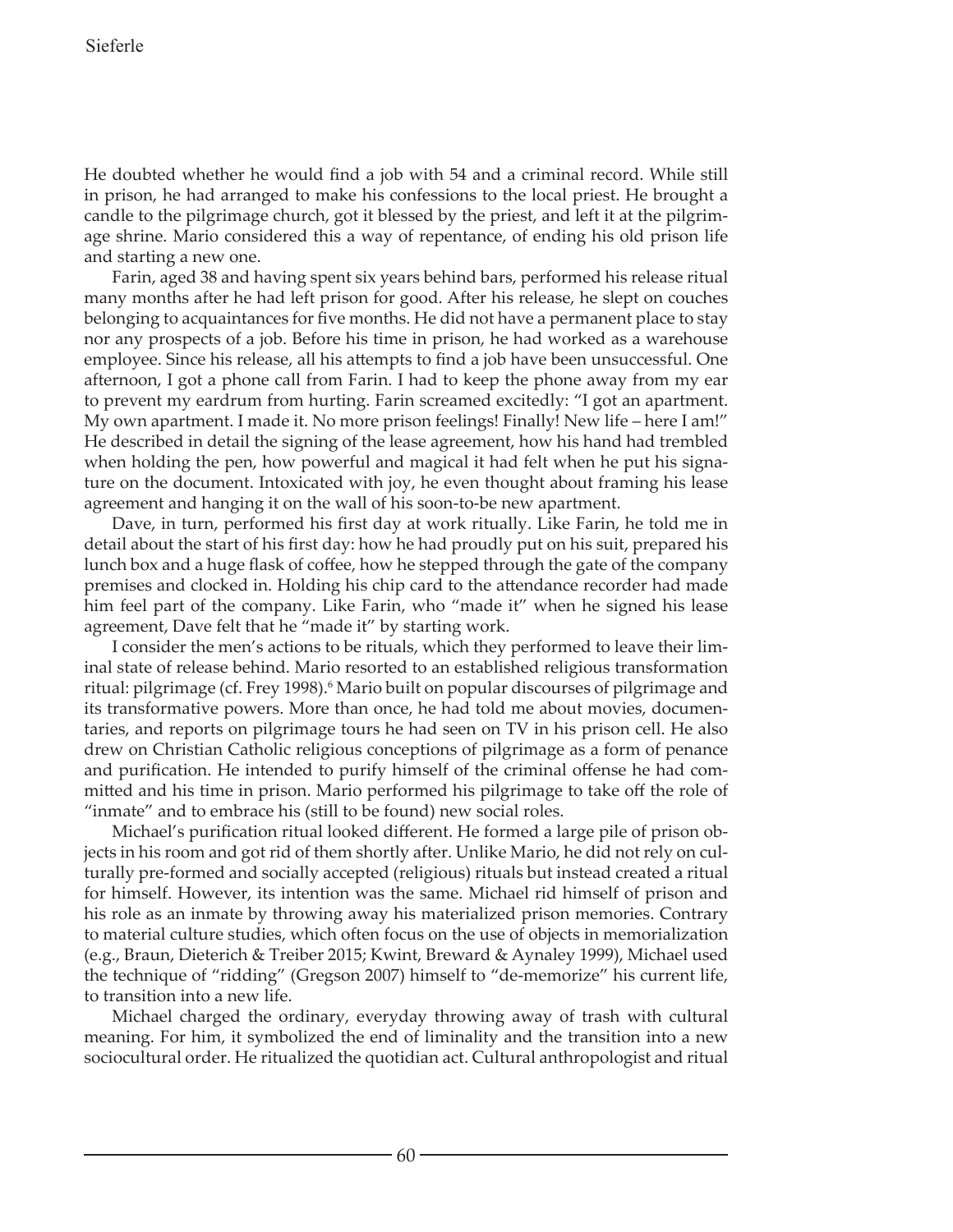expert Catherine Bell describes "ritualization" as a "strategic way of acting" (Bell 2009 [1992], 7). Ritualization, Bell writes, is "a way of acting that is designed and orchestrated to distinguish and privilege what is being done in comparison to other, usually more quotidian, activities. As such, ritualization is a matter of various culturally specific strategies for setting some activities off from others, for creating and privileging a qualitative distinction" (Ibid., 74).

Farin and Dave did the same. Farin ritualized signing a lease agreement; Dave ritualized the act of going to work and clocking in. They thereby produced "differentiation and established a privileged contrast" (Ibid, 90), which made their actions more critical (in comparison to their quotidian execution). The actions became "symbolically dominant to [their] conventional counterparts" (Ibid., 90).

In these rituals of release, the men wanted to leave their state of liminality and the insecurities they faced after release behind. The ritualization of going to work and clocking in symbolized the end of Dave's unemployment and financial insecurities. The act of signing a lease symbolized the end of Farin's housing insecurities. These actions marked a move towards "normal life biographies" (Bereswill 2016), as well as the end of their social status as "(ex-)convict," "(ex-)inmate" and "criminal," and the beginning of the adoption of new social roles, such as tenants and employees. The same goes for Michael: in ridding himself of material prison memories, he symbolically rid himself of his status as "(ex-)convict." Mario did so by going on pilgrimage.

The men prepared themselves for new social roles and a new cultural order in the world outside of prison. They turned to ritual actions as a practical way of dealing with their liminal life circumstances (Bell 2009 [1992], 92), as a strategic way of dealing with insecure social circumstances (Ibid, 100). They used rituals to help them cross the liminal state of release and experience "normal life" (Ibid, 104) – at least they hoped so. I will show in the following that the men's rituals failed. They could not leave liminality behind despite their successful performance of release rituals.

#### **Rituals without Passage**

Cultural anthropology and ritual studies rarely address the issue of ritual failure (Schieffelin 2007, 1). Ritual theory and empirical studies instead focus on the transformative power of ritual and successful transition into new sociocultural orders (for a comprehensive overview, see Bell 1997; Belliger & Krieger 2013). However, the few studies that address ritual failure (cf. Geertz 1957; Grimes 1990; Hüsken 2007) give different explanations of why rituals may go wrong. Just as I do in this article, these studies base their analysis on empirical, context-sensitive findings. Nonetheless, two main lines of reasoning can be identified.

For some scholars, the cause of ritual failure can be found in the execution of the rituals (cf. Grimes 1990). From this first point of view, failure results from incorrect ritual performance and thus missing (but intended) ritual emotions. For other scholars, however, ritual failure has to be understood from the perspective of the intended ritual outcome (cf. Geertz 1957; Grimes 1990). Following this second line of argumentation, the failure to produce ritually expected outcomes does not necessarily correlate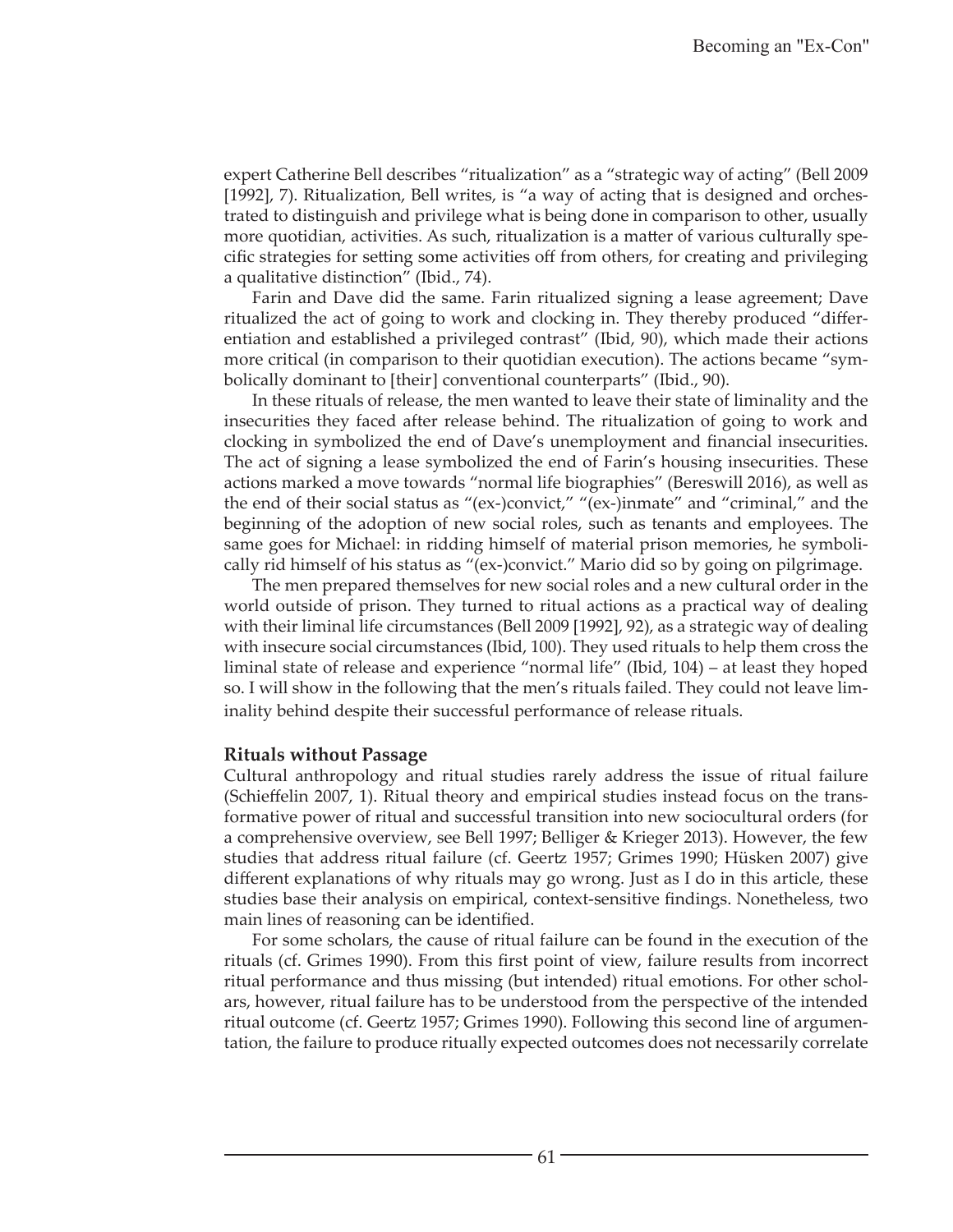with failed performances or missing sentiments but rather depends on the ritual's social context (cf. Schieffelin 1996). The latter perspective is of utmost importance for the field of post-prison studies.

All the men performed the rituals they created to pass their liminal state of release successfully. They described their ritual activities in detail when they told me about their ritual actions. All emphasized the performative aspect of the respective ritual and its successful completion, be it arrival at the pilgrimage shrine, the complete removal of prison objects, the signing of a lease, or the first day at work.

Furthermore, all the men mentioned the deep emotional state they had been in during their release rituals. They described these feelings as "intense excitement," "awakeness," "emotional turmoil," "restlessness," being charged with "positive energy," "happiness," leading to "ease," "calm," and "good feelings." These are all common emotions that ritual studies use and emphasize when describing the liminal stage of rituals and ritual transformation processes. The ritualization of everyday activities allowed the men to process the "emotional turmoil" of release, to acknowledge its insecurities emotionally, and envision life afterward. For the men, the ritual was successful in terms of its sentiments and its performance.

However, "successful" ritual sentiments and performances did not achieve the intended, desired, and envisioned end of liminality. For the men, the rituals failed because their intended outcome was never realized: the transition into "normal life," closely connected to the discordance of their role as "ex-convict" and "criminal." Formerly incarcerated men remained "ex-convicts," as society ascribed this stigma to them.

### **The Stigma of Being an "Ex-Convict"**

Dave had started to work and had symbolically highlighted his first day at work. He had successfully ended the liminal insecurities concerning his financial situation. He had become an "employee" now, a "worker," which made him very proud. However, he still had a feeling of not belonging to the "world outside." When he had applied for the job, he had omitted his prison term. Since then, he had needed to hide his past at work. He found this exhausting, as he constantly had to think about what to reveal about himself and what to conceal. Nonetheless, he considered it the right move. He was convinced that he would never have gotten a job otherwise.

Dave's situation points to what formerly incarcerated men experience in daily life: problems finding a job due to their prison sentence. Many men told me about the "vicious circle" regarding their efforts to find employment. Marcel, who had been released eight years previously and had been unemployed ever since, described this vicious circle as follows: "When you don't admit that you've been to jail, and your boss finds out, he accuses you of being dishonest and you are fired. When you apply and tell them right away, you don't have any chance at all of finding a job. No matter what you do, you are always the one to blame."

Similar to Marcel, Farin spoke about the hardships of finding a partner. "There's no good time to tell a woman about my time in prison. When I don't tell her on the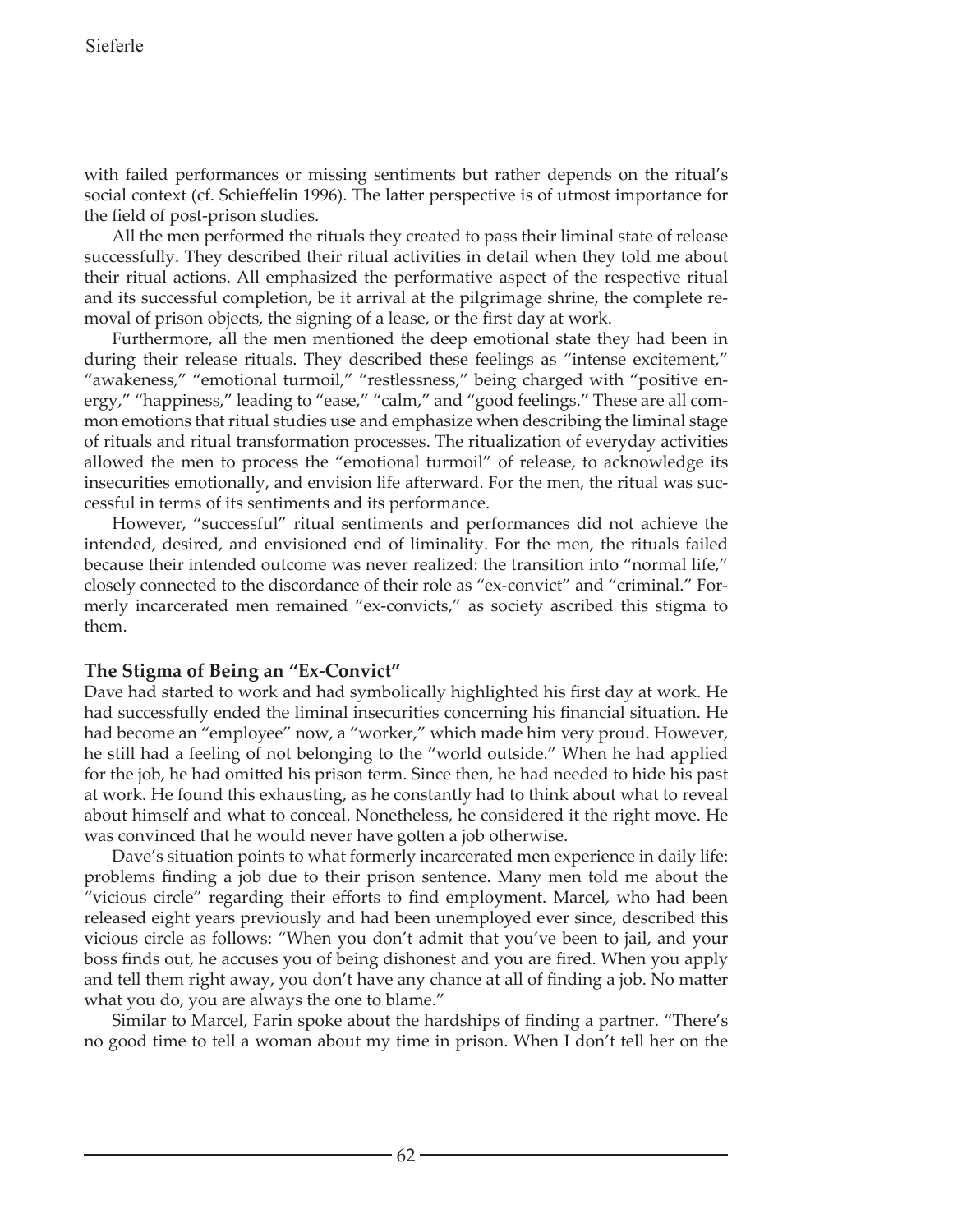first date, I am said to be a liar. When I tell her, I am said to be a criminal." Although he had successfully moved into an apartment of his own and ritualized the signing of his lease to indicate his move into "normality," the more months passed, the more frustrated he became. Every woman he had dated was either unwilling to meet with him at all (due to his prison term) or left during the date once she found out about his past. He did not even get to tell them why he had served a prison sentence. Mentioning prison alone was enough. The calm and positive state he had been in after signing his lease had vanished long ago. He felt more and more insecure when meeting other people. He constantly feared being reduced to his time in prison.

Many men experienced the fear of being labeled as "different" and "abnormal" after their release (cf. Harding 2003; Keene, Smoyer & Blankenship 2018; LeBel 2012). Potential landlords, employers, friends, and partners labeled formerly incarcerated men as "dangerous" and "suspicious criminals" and expressed that they could not trust them enough to let them an apartment, give them a job, or have social relations with them.

Michael, who had ritually ridden himself of his prison memories, still lived in the halfway house. Almost two years had passed since he moved there. His attempts to find an apartment, a job, and develop a social life, which would have provided him with a sense of independence and self-confidence, have been unsuccessful. "Who would let me an apartment? I am unemployed. Who would hire me—an ex-con?" With the "mark of a criminal record" (Pager 2003), he has found it next to impossible to gain a lease, get employment, or establish social ties. Two years after leaving prison through its main gates, he still feels out of place and like he does not fully belong to the "world outside."

Mario, who went on a pilgrimage to purify himself of his past, has stopped looking for a job altogether. Like Michael, he had been released two years previously. He has experienced too many frustrating rejections when looking for a job. "We don't hire criminals." He has heard this sentence too often. He has lost hope of finding employment. Mario lives in a social housing apartment and spends most of his days in the common area of the halfway house. He considers the halfway house his "home away from home" and especially likes it for its open atmosphere. As he once told me, he does not have to be afraid of "wicked looks and unfair treatment at the halfway house. Everybody has his history and that's okay. Nobody judges you here for what you've done, where you've been." Mario avoids potentially stigmatizing situations by restricting his social contacts to other formerly incarcerated men. The halfway house serves him as a stigma-free space where he feels safe.<sup>7</sup>

Erving Goffman defines stigma as "an attribute that is deeply discrediting," that reduces the stigmatized person "from a whole and usual person to a tainted, discounted one" (Goffman 1963, 3). Stigmas are closely connected to negative stereotypes and prejudices (Ibid, 4), which the men experience firsthand in everyday life. "Excons" are considered unreliable tenants, lazy employees, and untrustworthy friends and partners. These labeling processes have discriminatory consequences for the men. Their chances of finding permanent housing, a job, and establishing long-term friendships and partnerships are significantly reduced (Sieferle 2020a)—even years, some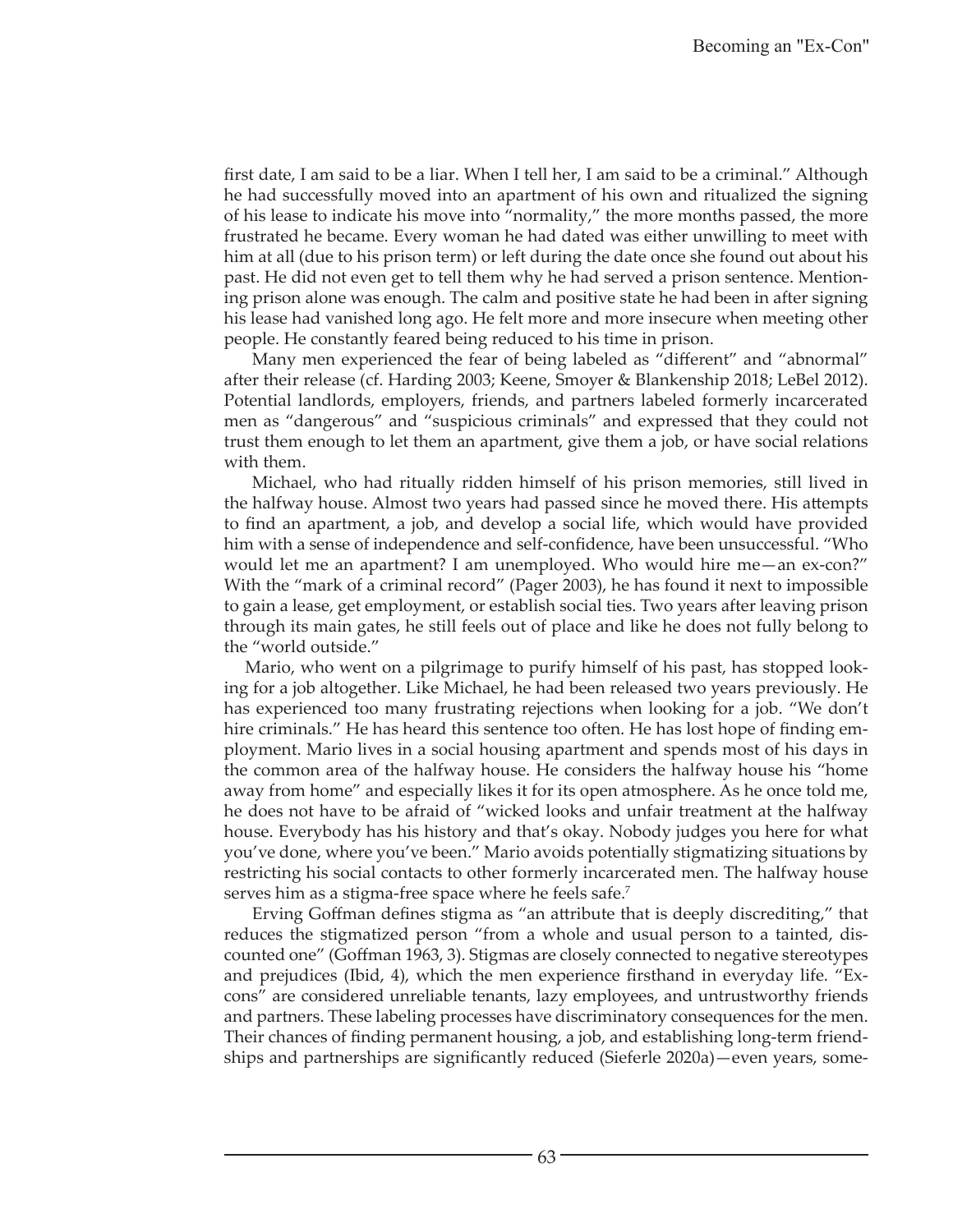times decades, after their release.

Though the men performed the rituals "successfully" and had the "right" ritual sentiments, they could not achieve the intended outcome of leaving liminality through the transformation of their social status and ascriptions of new social roles. Through processes of social labeling as "ex-convicts," the men remained—for most of society— "criminals," "offenders," "(ex-)convicts." Although Dave is an "employee" now and Farin a "tenant," the label "ex-convict" holds a "master status," that "overrides other attributes in reactions to the individual such that others view the person only in terms of the stigmatized label" (Lucas & Phelan 2012, 318).

Arnold van Gennep and Victor Turner both point to the significance of social integration for the success of ritual passages. In the post-prison research field, Sascha pointed to the importance of the support of a social group for release rituals to be successful in terms of their intended outcome. Sascha's family and friends did not reduce him to his role and status as an "ex-convict," they enabled him to transition into new social roles as a father, friend, partner, employee, and tenant.

# **Post-Prison Life as Permanent Liminality**

However, most of the persons formerly incarcerated men interacted with remained "ex-convicts" and nothing more. Months, often even years, after their release, the men are still faced with insecurities concerning housing, employment, and social relations due to stigmatizing processes. For formerly incarcerated men, the liminality of release is not a transitional stage into "normal life," it is their primary mode of existence (Sieferle 2020b). Liminality becomes a permanent state.

As ritual studies rarely focus on the failure of rituals, they seldomly think of liminality as a permanent state and a primary mode of experience. However, Arnold van Gennep points—even if only briefly—to the possibility of liminality becoming a permanent state (van Gennep 1960 [1908], 11). Victor Turner developed this thought further by speaking of the "institutionalization of liminality" (Turner 1977, 107).<sup>8</sup> By using monastic orders as his only example of the institutionalization of liminality, Turner solely emphasized spatial and social seclusion from society. Nevertheless postprison life is not an institutionalized form of liminality. Its permanent liminality is characterized somewhat differently. The continuously felt insecurity, social marginalization (not only spatial and social seclusion), and constant stigmatization make up its essence.

Criminologists Diane Johns (2018) and Eileen Baldry (2010) both point to the enduring marginal, liminal position that formerly incarcerated men hold in society. They both emphasize society's role in preventing formerly incarcerated actors from leaving their liminal release state behind. Baldry (Ibid, 261) writes: "Rather than a threshold into a new space it continues as an ambiguous space. It is marginal in that it is right on the edge of mainstream community and society's consciousness and barely worthy of attention, with the exception of forays to deal with delinquency and offending." She stresses what Didier Fassin (2017, 58) states for prison, but which also holds for postprison life: it is a "well-kept public secret." I understand the term "secret" as a refer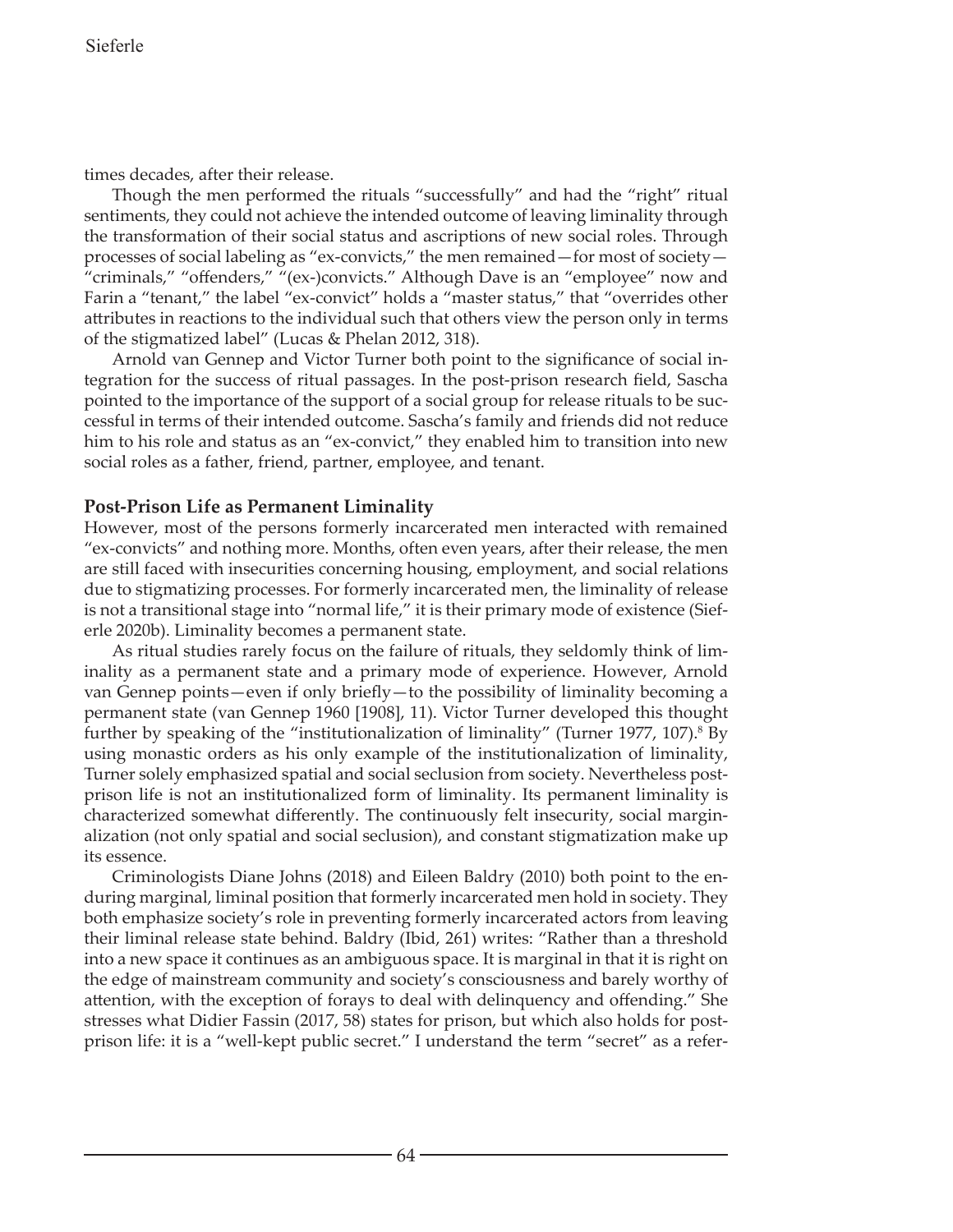ence to society's non-thematization of the lifeworlds of (formerly) incarcerated actors, to the marginal space these actors occupy within society, and to the lack of socially accepted release rituals.

#### **Prison Release as Ritual Gap**

The folklorist Christina Burckhardt-Seebass (1990, 144) refers to the lack of socially provided rituals as "ritual gaps." Such gaps force actors to undergo transitions privately, secretly, and without cultural framing, "though, there is no doubt that such transitions are highly significant for society" (Ibid.). Whereas Burckhardt-Seebass assumes that transitions are successful despite ritual gaps, post-prison life shows otherwise. There are no institutionalized rituals of release for people being released from prison. Therefore, formerly incarcerated men create rituals for themselves. But the lack of social support causes them to fail. However, I agree with Burckhardt-Seebass that the ritual gap in prison release is "highly significant for society" (Ibid.).

I consider the absence of a socioculturally accepted and institutionalized release ritual indicating society's disapproval of formerly incarcerated men. Social actors position formerly incarcerated men in a marginal social place by reducing them to "ex-convict" during social interactions. Correspondingly, social actors and the state indicate their refusal to integrate formerly incarcerated men into society by failing to provide formalized and accepted prison release rituals.

The criminal justice system performs powerful, institutionalized rituals of incarceration. Court trials can be interpreted as state-sanctioned "degradation ceremonies" which "ritually destruct" previous social status and role ascriptions, as the sociologist Harold Garfinkel (1956) points out. With the court's judicial sentencing, actors are marked as and reduced to "criminals" and "convicts." Accordingly, Erving Goffman (1961, 14) describes incarceration rituals (e.g., change of clothing, body searches, cell allocation) as "mortification processes," as "a series of abasements, degradations, humiliations, and profanations of self" (Ibid., 14), which mark actors as "inmates."

Powerful, institutionalized, state-sanctioned rituals which may undo role ascriptions as "criminals" and "convicts" do not exist for prison release. The criminologist Shadd Maruna problematizes (2011a) this: "As a society, we make an impressive ritual of punishment – from the drama of the courtroom to the elaborate de-individuation processes involved in institutionalization. Yet, when it comes to reintegration – turning prisoners back into citizens – we typically forgo all such ritual and try to make the process as stealthy and private as possible, if we make any effort at all. This contradiction may account for why the imprisonment of human beings is taken for granted as 'normal' or even 'natural,' and yet the return of the same human beings to communities is the cause of often inordinate concern."

Maruna argues that degradation rituals of court hearings and incarceration classify sentenced men and women as "dangerous" and "abnormal." Due to the lack of release rituals, society perceives formerly incarcerated men and women as a threat to the social order. Such perceived danger manifested itself during my research on media coverage ("Offender released after ten-year sentence. Will he move back to his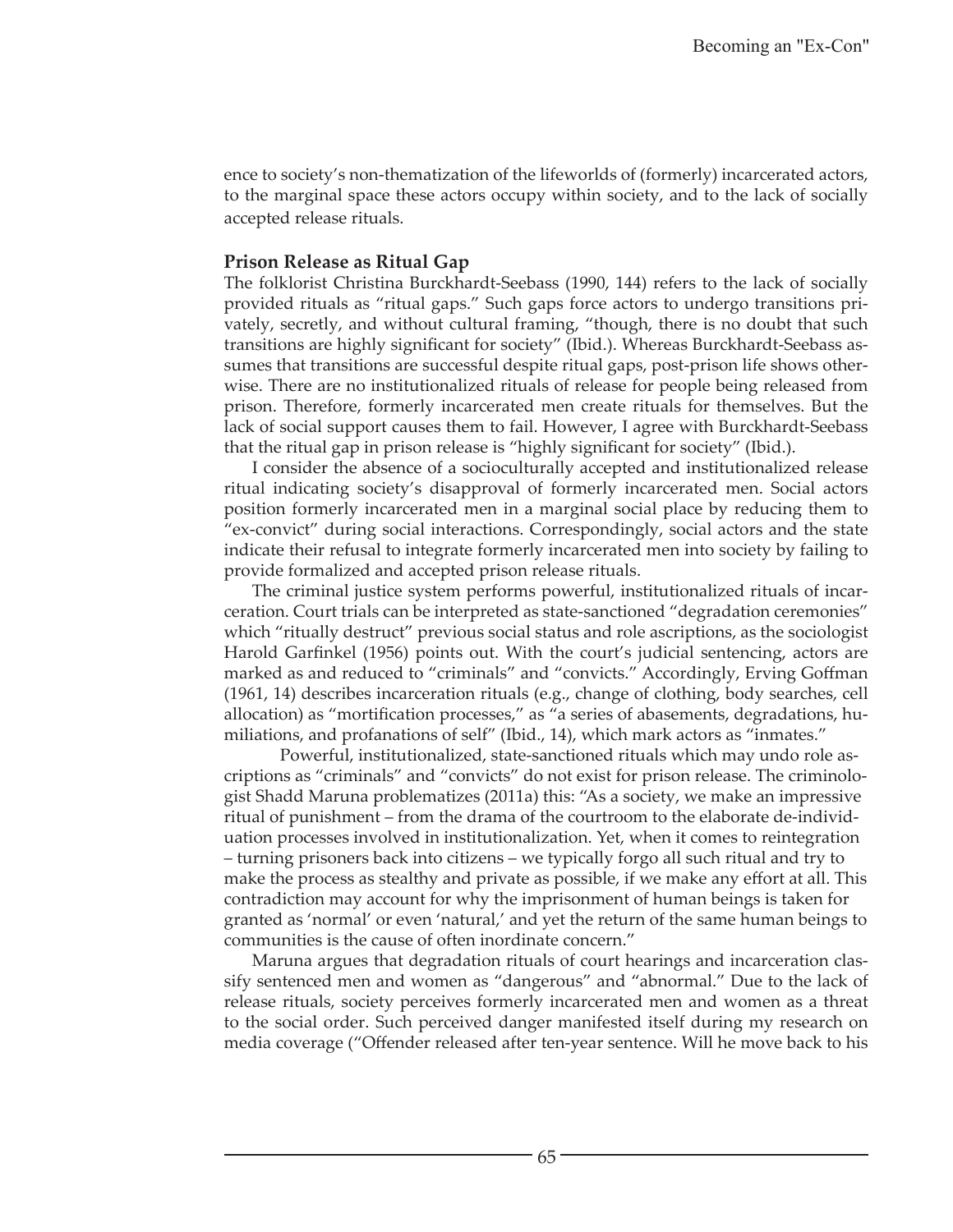hometown?"), in citizen protests against the establishment of halfway houses in their neighborhoods, and in reactions to my research topic ("Isn't it dangerous what you do?" "Take care when meeting with 'these people.'" "Aren't you afraid?").

Maruna argues that society and the state need to create official prison release rituals to address these public fears which would allow formerly incarcerated men to transition from their liminal role as "ex-convict" into full members of society. Maruna explains that these rituals prevent society from reducing formerly incarcerated men to their prison sentences. Indeed, a few countries have already created such institutionalized release rituals, such as Japan or New Zealand (Braithwaite & Mugford 1994), as well as France (cf. Herzog-Evans 2011; Maruna 2011b).

In France, this ritual process is called "Judicial Rehabilitation" (Herzog-Evans 2011). It consists of a court hearing following the convicted person's release. In this hearing, for which formerly incarcerated persons must apply, they testify that they have paid all the damages to their victim(s), that they take full responsibility for their past criminal actions, and show, convincingly, that they have not pursued any criminal actions upon their release. If they do so successfully, all criminal record files are deleted – no matter which criminal action they had committed (except for sexual offenses). This hearing serves as an acknowledgement for the formerly incarcerated person, but also for his/her relatives, friends, neighbors, and broader society, that he/she has left prison (and his/her criminal actions) behind (cf. Herzog-Evans 2011).

Criminological studies on these rituals in France, New Zealand, and Japan point to the reduced social stigmatization of formerly incarcerated actors. With state-sanctioned release rituals, prison no longer holds a master status. Furthermore, the studies point to the famous phrase from the cultural anthropologist Mary Douglas (1966, 65; cf. Maruna 2011a): "There are some things we cannot experience without ritual."

Prison release might be such a thing. It needs the ritual support of a broader social group to enable formerly incarcerated men to become full members of society and to take on "normal" social roles such as trustworthy and reliable partners, friends, tenants, workers, neighbors, etc.

A man who has spent any time 'inside' is put permanently 'outside' the ordinary social system. With no rite of aggregation which can definitely assign him to a new social position he remains in the margins, with other people who are similarly credited with unreliability, unteachability, and all the wrong social attitudes. (Douglas 1966, 121)

The rituals of court sentencing and incarceration symbolize "moral exile" (Johns 2018, 86). "Without rites to renew social status, ex-prisoners remain forever 'in the margins' – perpetual outsiders, socially excluded," concludes the criminologist Diane Johns (2018, 87). I want to add: The absence of release rituals extends moral exile into a permanent state of liminality.

### **Becoming an "Ex-Con." Toward a Conclusion**

The notion of "becoming" is inherent in liminality (Johns 2018, 91; cf. also Biehl and Locke 2017). The "no longer, not yet status" is fundamentally oriented towards an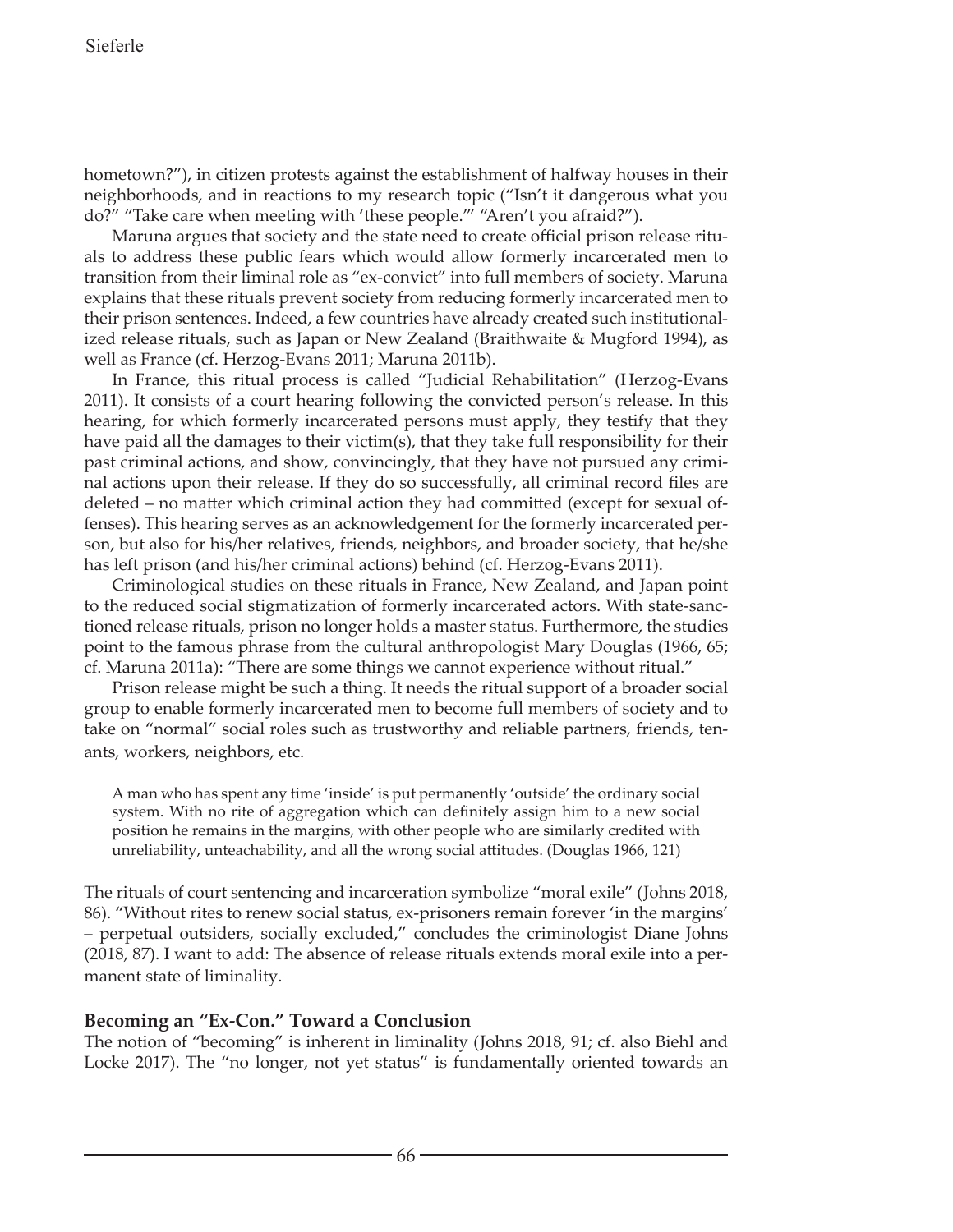end. In the field of post-prison life, this notion manifests itself in the rituals formerly incarcerated men perform to leave this insecure liminal state behind. It shows itself in their hopes of becoming "normal" citizens, taking on social roles as tenants, employees, partners, and friends. However, this is rarely realized. "Who am I?" Michael asked himself in the time following his release. Many men ask themselves this very question years, sometimes even decades later. They do not identify with the label "ex-con" that society forces upon them. At the same time, their attempts to leave the stigma of being an "ex-con" behind consistently fail. For formerly incarcerated men, "becoming" never ends. It becomes a permanent state.

This article has used ritual and liminality as analytical lenses to understand postprison life. I have argued that formerly incarcerated men experience prison release as a state of liminality that comprises four dimensions (spatial, temporal, social, emotional). As I have shown, prison release liminality is characterized by insecurity regarding everyday life outside of prison and essential life areas (housing, work, social relations). Men create and perform rituals to leave this insecure state of liminality behind. As institutionalized rituals of prison release do not exist, the men do so by ritualizing everyday actions to mark the passage from liminality to "normal life." As I have shown empirically, these rituals often fail.

However, the failure of rituals does not rest on a lack of the "right" ritual emotions or the "right" ritual performance, but rather on society's refusal to allow formerly incarcerated men the intended ritual outcome: integration into society. The "failure" of ritual highlights its normative dimension: the men are shown the moral incompatibility and otherness that society ascribes to them. In realizing that their rituals have failed, they feel that their efforts to "become" someone (apart from an "ex-con") have failed. Through labeling and stigmatization, society places formerly incarcerated men at the margins of society—in a permanent state of liminality.

#### *Acknowledgements*

I would like to thank the two anonymous reviewers for their critical and helpful remarks and suggestions. This research was funded by the German Research Foundation (DFG).

#### **Notes**

- 1 I use the term "failure" and its opposite "success" as field evaluations of ritual processes. Formerly incarcerated men did not use the term "ritual." It is an analytical concept I use to approach and understand life after prison.
- 2 To protect my research partners, I have not only anonymized their names, but also withheld information about their criminal actions, life stories and the social and spatial contexts of my research.
- 3 However, I do not agree with cultural anthropologist Didier Fassin (2017, xix), who states that the use of invented names gives ethnographic stories an anecdotal turn. My use of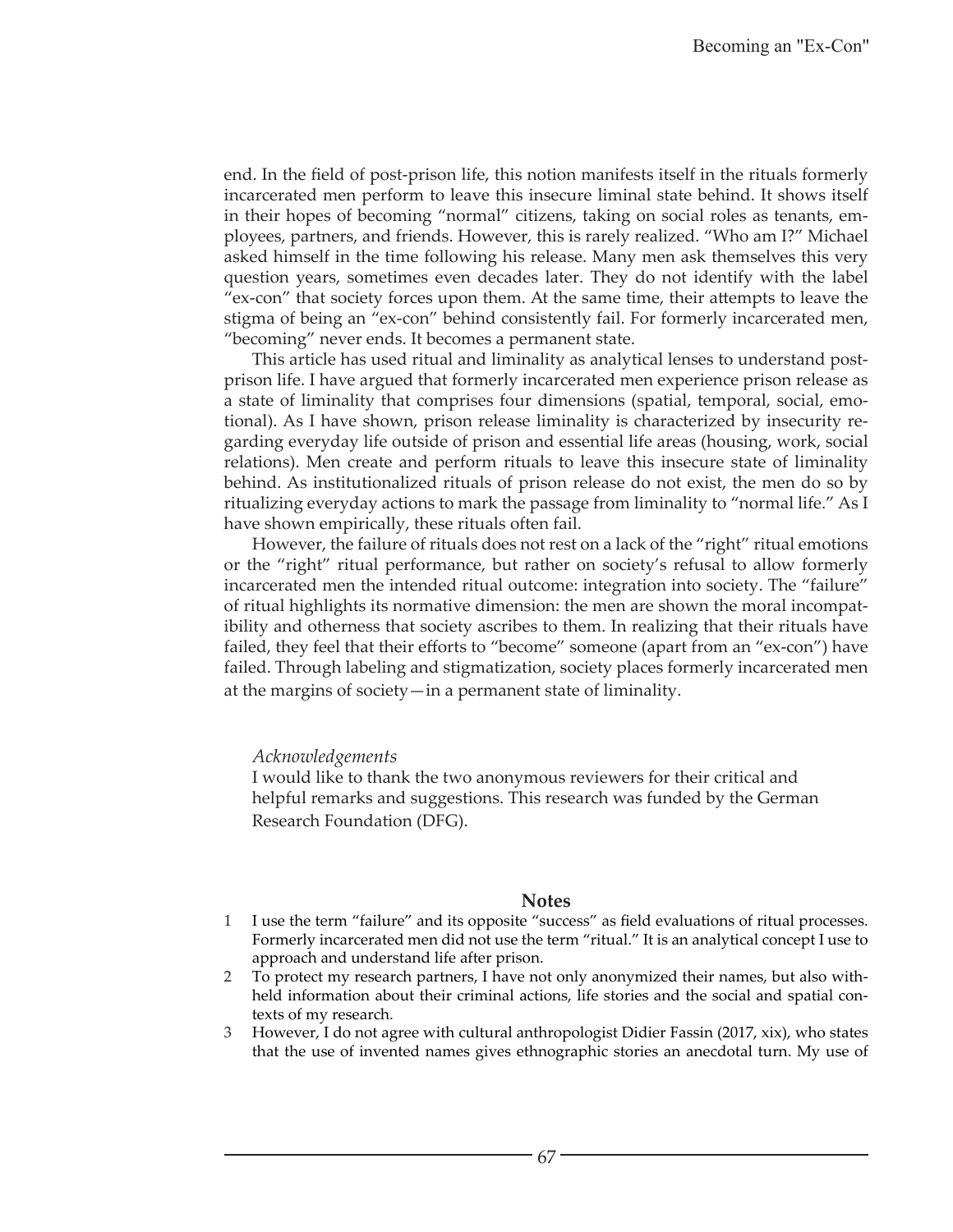pseudonyms as first names rather indicates a research relationship based on trust and empathy (cf. Sieferle 2021).

- 4 For a comprehensive overview of the anthropology of (post-)prison see Cunha 2014; Rhodes 2001; and Wacquant 2002. For post-prison studies, that address life after prison in an ethnographic manner see Becci 2001, Johns 2018, Munn & Bruckert 2013.
- 5 Many of the men adapted to life outside after a while, but their sense of alienation has never vanished completely. Many feel different from the rest of society even years and sometimes decades after their release.
- 6 It is not surprising that it was Victor Turner (Turner and Turner 2011 [1978]) who introduced the idea of pilgrimage as liminal transformation into the scientific discourse.
- 7 On an analytical level, the halfway house was not a hierarchy-free space. Instead, it was structured according to prison hierarchies, depending heavily on the hierarchization of offense types. Men who had served a prison sentence for acts of violence and sexual offenses against women and children were at the bottom of the hierarchy. They were tolerated among the group of formerly incarcerated men, but they were not accepted. Furthermore, there were sharp categorical distinctions between voluntary workers, social workers, and "ex-cons," in which institutionalized hierarchies were manifested, placing formerly incarcerated men at the lower end.
- 8 Sociologist Arpad Szakolczai (2000, 215–227), in turn, conceptualizes modernity as a permanent state of liminality (cf. Thomasson 2009). Cultural anthropologist Sarah Nimführ (2016) describes migrant experiences in Malta as a permanently lived legal liminality.
- 9 Due to reasonable research pragmatic factors, especially in the landscape of German prisons and the access to them, Barbara Sierferle´s—and most other studies—focus on *men* released prison. It is also important to note that 94 percent of prisoners in Germany are male (e.g. Kinzig 2021). For further research in this field, it would be a relevant question how the liminal state after prison may be influenced by gender aspects.
- 10 Despite intersections, there is obviously an important difference between the "carceral experience" during lockdown and the "carceral reality" (Tschanz/Hernandez 2021, 143). Furthermore, it should be noted that the described experience might be very different for people who were imprisoned for a longer period and who often lose their social contacts during this time.

### **Works Cited**

- Baldry, Eileen. "Women in Transition: From Prison to…" *Current Issues in Criminal Justice* 22, no. 2 (2010): 253–267.
- Becci, Irene. "Trapped Between in and out: The Post-Institutional Liminality of Ex-Prisoners in East Berlin." *Tsantsa* 16 (2011): 90–99.
- Bell, Catherine. *Ritual Theory, Ritual Practice.* Oxford: Oxford University Press, 2009 [1992].
- Bell, Catherine. *Ritual: Perspectives and Dimensions*. Oxford: Oxford University Press, 1997.
- Belliger, Andréa, and David Krieger, eds. *Ritualtheorien. Ein einführendes Handbuch.* Wiesbaden: Westdeutscher Verlag, 2013.
- Bereswill, Mechthild. "Männlichkeit und Gewalt. Empirische Einsichten und theoretische Reflexionen über Gewalt zwischen Männern im Gefängnis." *Feministische Studien* 2 (2016): 242–255.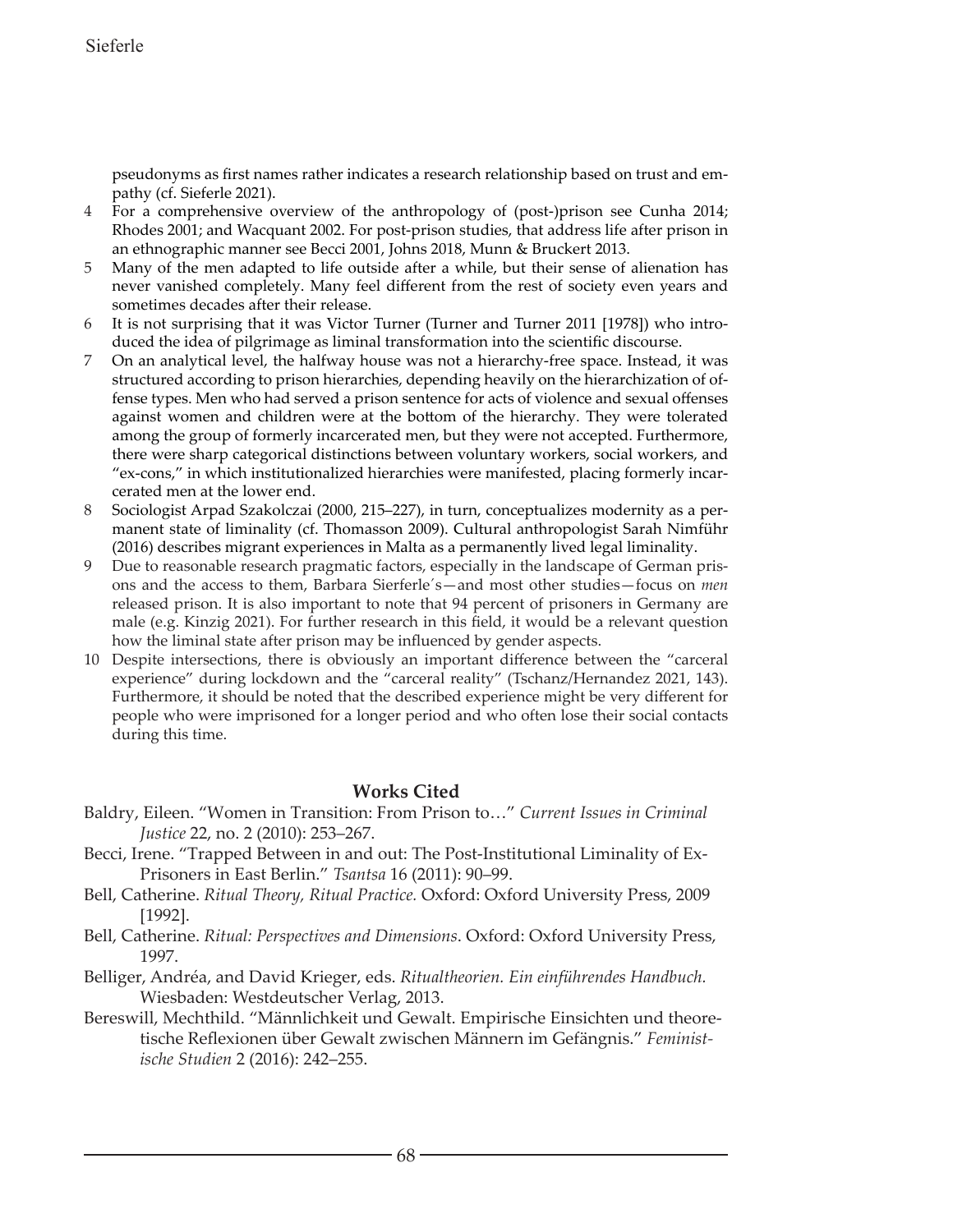- Biehl, Joao, and Peter Locke, eds. *Unfinished: The Anthropology of Becoming.* Durham: Duke University Press, 2017.
- Braithwaite, John, and Stephen Mugford. "Condition of successful reintegration ceremonies: Dealing with juvenile offenders." *British Journal of Criminology* 34, no. 2 (1994): 139–171.
- Braun, Karl, Dieterich, Claus-Marco, and Angela Treiber, eds. *Materialisierung von Kultur: Diskurse, Dinge, Praktiken*. Würzburg: Könighausen und Neumann, 2015.
- Burckhardt-Seebass, Christine. "Lücken in den Ritualen des Lebenslaufs: Vorläufige Gedanken zu den 'passages sans rites.'" *Ethnologia Europaea* 20, no. 1 (1990): 141–150.
- Campbell, James. *Gate Fever. Voices from a Prison.* London: Weidenfeld and Nicolson, 1986.
- Champion, Dean John. "Gate Fever." In *The American Dictionary of Criminal Justice. Key Terms and Major Court Cases*, 3rd edition, edited by Dean John Champion, 110. Lanham, Maryland: Scarecrow Press, 2005.
- Clemmer, Donald. *The Prison Community.* New York: Holt, Rinehart, and Winston, 1940.
- Crewe, Ben. *The Prisoner Society. Power, Adaptation and Social Life in an English Prison.* Oxford: Oxford University Press, 2009.
- Cunha, Manuela. "The Ethnography of Prison and Penal Confinement." *Annual Review of Anthropology* 43 (2014): 217–233.
- Drake, Deborah, Rod Earle, and Jennifer Sloan, eds. *The Palgrave Handbook of Prison Ethnography.* Basingstoke: Palgrave Macmillan, 2015.
- Douglas, Mary. *Purity and Danger. Essays in Anthropology.* London: Routledge, 1966.
- Fassin, Didier. *Prison Worlds: An Ethnography of the Carceral Condition.* Cambridge: Polity Press, 2017.
- Förster, Till. "Victor Turners Ritualtheorie." *Theologische Literaturzeitung* 128, no. 7–8 (2003): 703–716.
- Frey, Nancy Louise. *Pilgrim Stories. On and off the Road to Santiago. Journeys Along an Ancient Way in Modern Spain.* Berkeley: University of California Press, 1998.
- Garfinkel, Harold. "Condition of Successful Degradation Ceremonies." American Journal of Sociology 61, no. 5 (1956): 420–424.
- Geertz, Clifford. "Ritual and Social Change: A Javanese Example." *American Anthropologist* 59, no. 1 (1957): 32–54.
- Goffman, Erving. *Stigma. Notes on the Management of Spoiled Identity.* Englewood Cliffs: Prentice-Hall, 1963.
- Goffman, Erving. *Asylums: Essays on the Social Situation of Mental Patients and Other Inmates.* New York: Anchor Books, 1961.
- Gregson, Nicky. *Living with Things. Ridding, Accommodation, Dwelling.* Herefordshire: Sean Kingston Publishing, 2007.
- Grimes, Ronald. *Ritual Criticism: Case Studies in its Practice, Essays in its Theory.* Columbia: University of South Carolina Press, 1990.
- Harding, David. "Jean Valjean's Dilemma: The Management of Ex-Convict Identity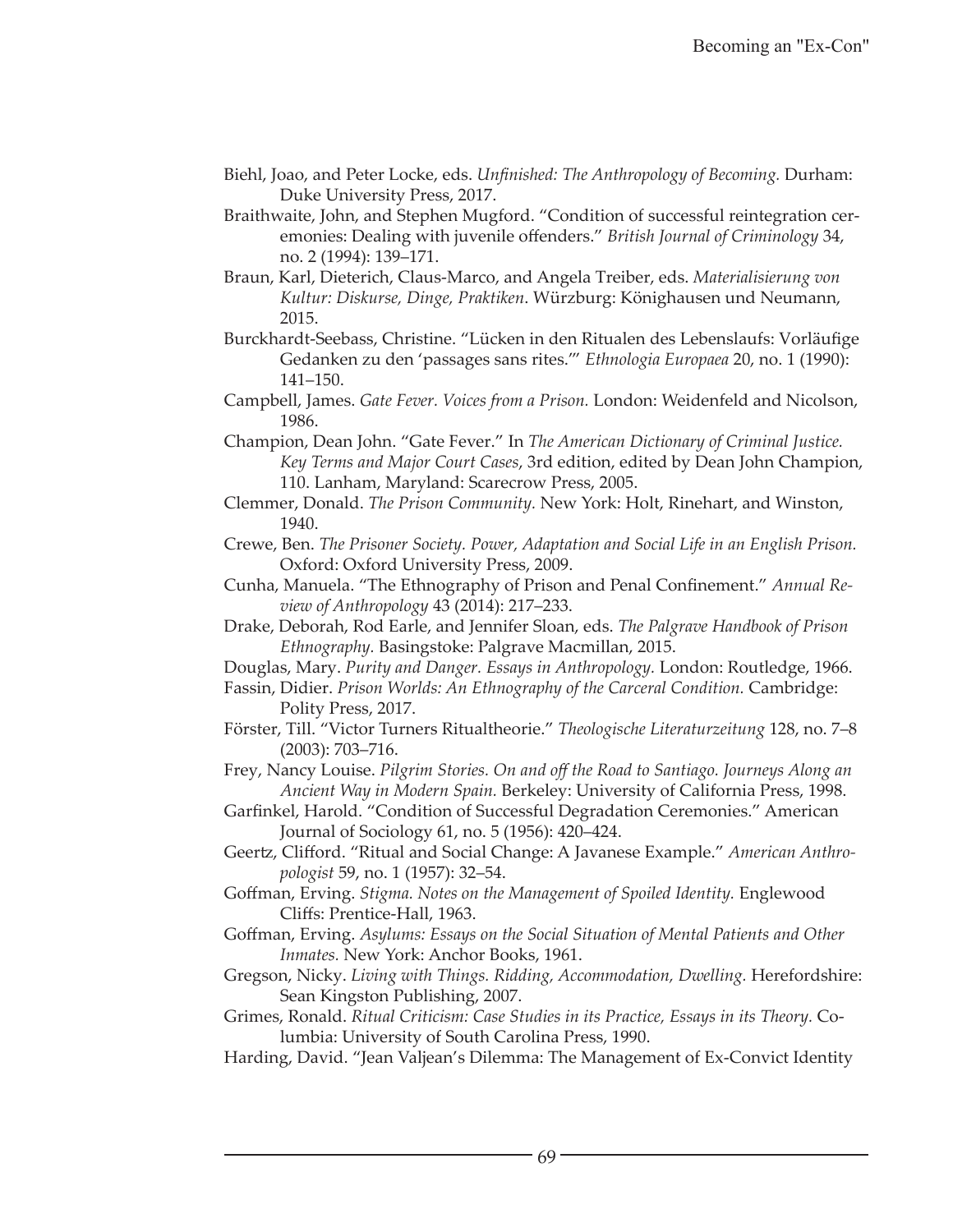# Sieferle

in the Search for Employment." *Deviant Behavior* 24 (2003): 571–595.

- Herzog-Evans, Michaele. "Judicial rehabilitation in France. Helping with the desisting process and acknowledging achieved desistance." *European Journal of Probation* 3, no. 1 (2011): 4–19.
- Hüsken, Ute, ed. *When Rituals Go Wrong: Mistakes, Failure, and the Dynamics of Ritual.* Leiden: Brill, 2007.
- Jackson, Michael. 1996. *Things as They Are. New Directions in Phenomenological Anthropology.* Bloomington: Indiana University Press, 1996.
- Jewkes, Yvonne. "An Introduction to 'Doing Prison Research Differently.'" *Qualitative Inquiry* 20, no. 4 (2014): 387–391.
- Jewkes, Yvonne. "Autoethnography and Emotion as Intellectual Resource. Doing Prison Research Differently." *Qualitative Inquiry* 18, no. 1 (2011): 63–75.
- Johns, Diane. *Being and Becoming an Ex-Prisoner*. London: Routledge, 2018.
- Keene, Danya, Amy Smoyer, and Kin Blankenship. "Stigma, Housing and Identity After Prison." *The Sociological Review Monographs* 66, no. 4 (2018): 799–815.
- Krieger, David, and Andréa Belliger. "Einführung." In: *Ritualtheorien. Ein einführendes Handbuch*, edited by Andréa Belliger, and David Krieger, 7–36. Wiesbaden: VS Verlag für Sozialwissenschaften, 2013.
- Kwint, Marius, Christopher Breward, and Jeremy Aynaley, eds. 1999. *Material Memories.* Oxford: Berg, 1999.
- LeBel, Thomas. "Invisible Stripes? Formerly Incarcerated Persons' Perceptions of Stigma." *Deviant Behavior* 33 (2012): 89–107.
- Le Caisne, Léonore. *Prison: Une ethnoloque en centrale.* Paris: Odile Jacob, 2000.
- Lucas, Jeffrey, and Jo Phelan. "Stigma and Status: The Interrelation of Two Theoretical Perspectives." *Social Psychology Quarterly* 75, no. 4 (2012): 310–333.
- Michael, Liam. "Halfway Home. The thin line between Abstinence and Drug Crisis." In *Critical Perspective on Returning Home*, edited by Keesha M. Middlemass, and Calvin John Smiley, 15–25. London: Routledge, 2020.
- Maruna, Shadd. "Reentry as a rite of passage." *Punishment and Society* 13, no. 1 (2011a): 3–28.
- Maruna, Shadd. "Judicial Rehabilitation and the 'clean bill of health' in criminal justice." *European Journal of Probation* 3, no. 1 (2011b): 91–117.
- Moore, Kelly, Jeffrey Stuewig, and June Tangney. "Jail Inmates' Perceived and Anticipated Stigma: Implications for Post-Release Functioning." *Self & Identity* 12, no. 5 (2013): 527–547.
- Munn, Melissa, and Chris Bruckert. *On the Outside: From Lengthy Imprisonment to Lasting Freedom.* Vancouver: UBS Press, 2013.
- Nimführ, Sarah. "Living Liminality. Ethnological Insights into the Life Situations of Non-deportable Refugees in Malta." Österreichische *Zeitschrift* für *Volkskunde* 119, no. 3–4 (2016): 245–271.
- Ortiz, Jonathan Anthony. *Almost Home. Halfway House as a rite de passage and inmate as liminal personae.* Washington: American University Library, 2005.
- Pager, Devah. "The Mark of a Criminal Record." *American Journal of Sociology* 108, no. 5 (2003): 937–975.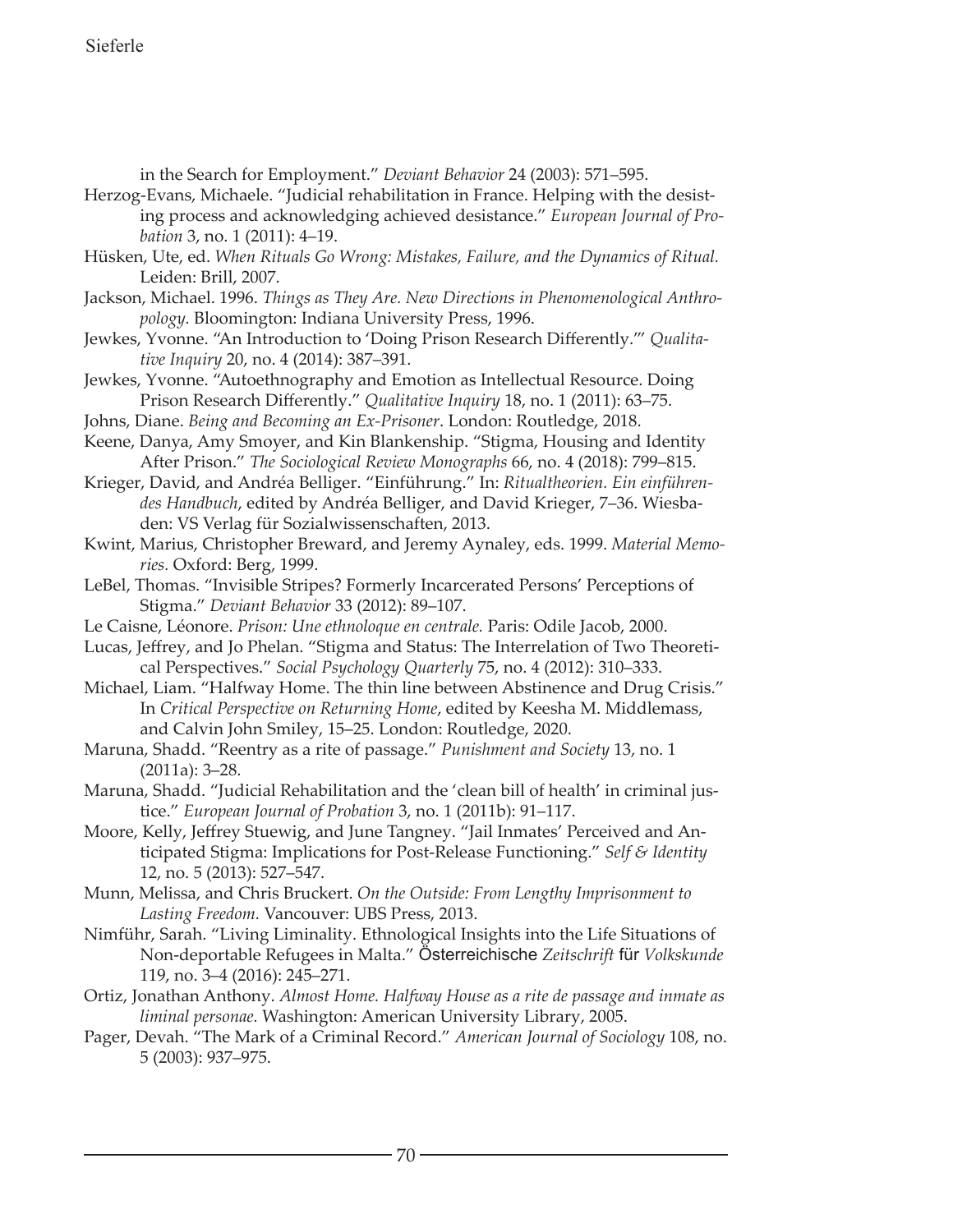Petersilia, Joan. *When Prisoners Come Home: Parole and Prisoner Reentry.* Oxford: Oxford University Press, 2003.

Prison Phoenix Trust. "Gate Fever." *Prison Phoenix Trust Newsletter* Winter (2014): 1.

- Rhodes, Lorna. *Total Confinement: Madness and Reason in the Maximum Security Prison.* Berkeley: University of California Press, 2004.
- Rhodes, Lorna A. "Toward an Anthropology of Prisons." *Annual Review of Anthropology* 30 (2001): 65–83.
- Schieffelin, Edward. "Introduction." In *When Rituals Go Wrong: Mistakes, Failure, and the Dynamics of Ritual*, edited by Ute Hüsken, 1–20. Leiden: Brill, 2007.
- Schieffelin, Edward L. "On Failure and Performance. Throwing the Medium Out of the Séance". In *The Performance of Healing*, edited by Carol Laderman, and Marina Roseman, 59–89. London: Routledge, 1996.
- Schütz, Alfred, and Thomas Luckmann. 1989. *The Structures of the Lifeworld. Volume II.* Evanston: Northwestern University Press, 1989.
- Schütz, Alfred, and Thomas Luckmann. *The Structures of the Lifeworld. Volume I.* Evanston: Northwestern University Press, 1973.
- Sieferle, Barbara. "Navigating Post-Prison Life. Social Positioning in Unstable Circumstances". *Ethnologia Europaea* (Forthcoming).
- Sieferle, Barbara. "Kriminologisches Verstehen durch Immersion. Zu den epistemologischen Potenzialen ethnographischer Forschung." In *Qualitative Kriminologie quo, vadis? Stand, Herausforderungen und Perspektiven qualitativer Forschung,*  edited by Nadine Jukschat, Katharina Leimbach, and Carolin Neubert, 49–66. Weinheim: Beltz Juventa, 2021.
- Sieferle, Barbara. "Stigma Gefängnis. Kulturwissenschaftliche Perspektiven. *Schweizerisches Archiv für Volkskunde* 116, no. 2 (2020a): 47–68.
- Sieferle, Barbara. "Hoffnung in liminalen Zeiten. Zum Umgang mit Zukunft nach der Haft." In *Planen – Hoffen – Fürchten. Zur Gegenwart der Zukunft im Alltag*, edited by Damar Hänel et al., 125-138. Münster: Waxmann, 2020b.
- Sykes, Gresham. *The Society of Captives: A Study of a Maximum Security Prison*. Princeton: Princeton University Press, 1958.
- Szakolczai, Arpad. *Reflexive Historical Sociology.* London: Routledge, 2000.
- Thomassen, Bjorn. "The Uses and Meanings of Liminality." *International Political Anthropology* 2, no. 1 (2009): 6–27.
- Turner, Victor, and Edith Turner, eds. *Image and Pilgrimage in Christian Culture.* New York: Columbia University Press, 2011 [1978].
- Turner, Victor. *The Anthropology of Performance.* New York: Performing Arts Journal Publications, 1988.
- Turner, Victor. "Dewey, Dilthey, and Drama: An Essay in the Anthropology of Experience." In *The Anthropology of Experience*, edited by Victor Turner, and Edward Bruner, 33–44. Urbana: University of Illinois Press, 1986.
- Turner, Victor. *From Ritual to Theatre. The Human Seriousness of Play.* New York: PAJ Publications, 1982.
- Turner, Victor. *The Ritual Process*. Ithaca: Cornell University Press, 1977.
- Turner, Victor. *The Forest of Symbols: Aspects of Ndembu Ritual.* Ithaca: Cornell University Press, 1967.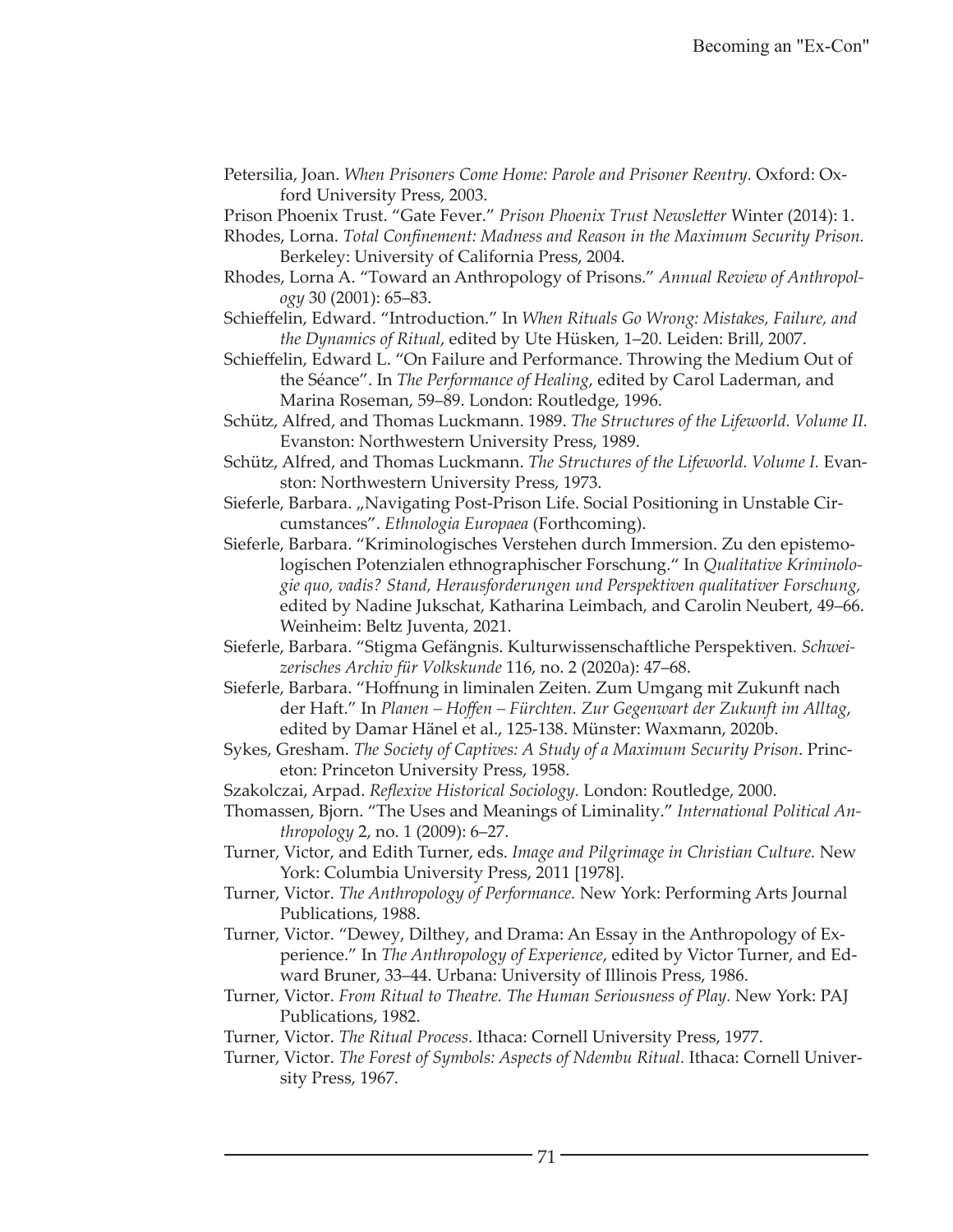- Ugelvik, Thomas. *Doing Time, Doing Freedom: Power and Resistance in Prison.* Basingstoke: Palgrave Macmillan, 2014.
- Van Gennep, Arnold. *The Rites of Passage.* Chicago: Chicago University Press, 1960 [1908].
- Visher, Christiy, Sara Debus-Sherrill, and Jennifer Yahner. "Employment after Prison. A Longitudinal Study of Former Prisoners." *Justice Quarterly* 28, no. 5 (2011): 687–718.
- Wacquant, Loic. 2002. "The curious eclipse of prison ethnography in the age of mass incarceration." *Ethnography* 3, no. 4 (2002): 371–397.
- Winnick, Terri, and Mark Bodkin. "Anticipated stigma and stigma management among those to be labeled 'ex-con'." *Deviant Behavior* 29 (2008): 295–333.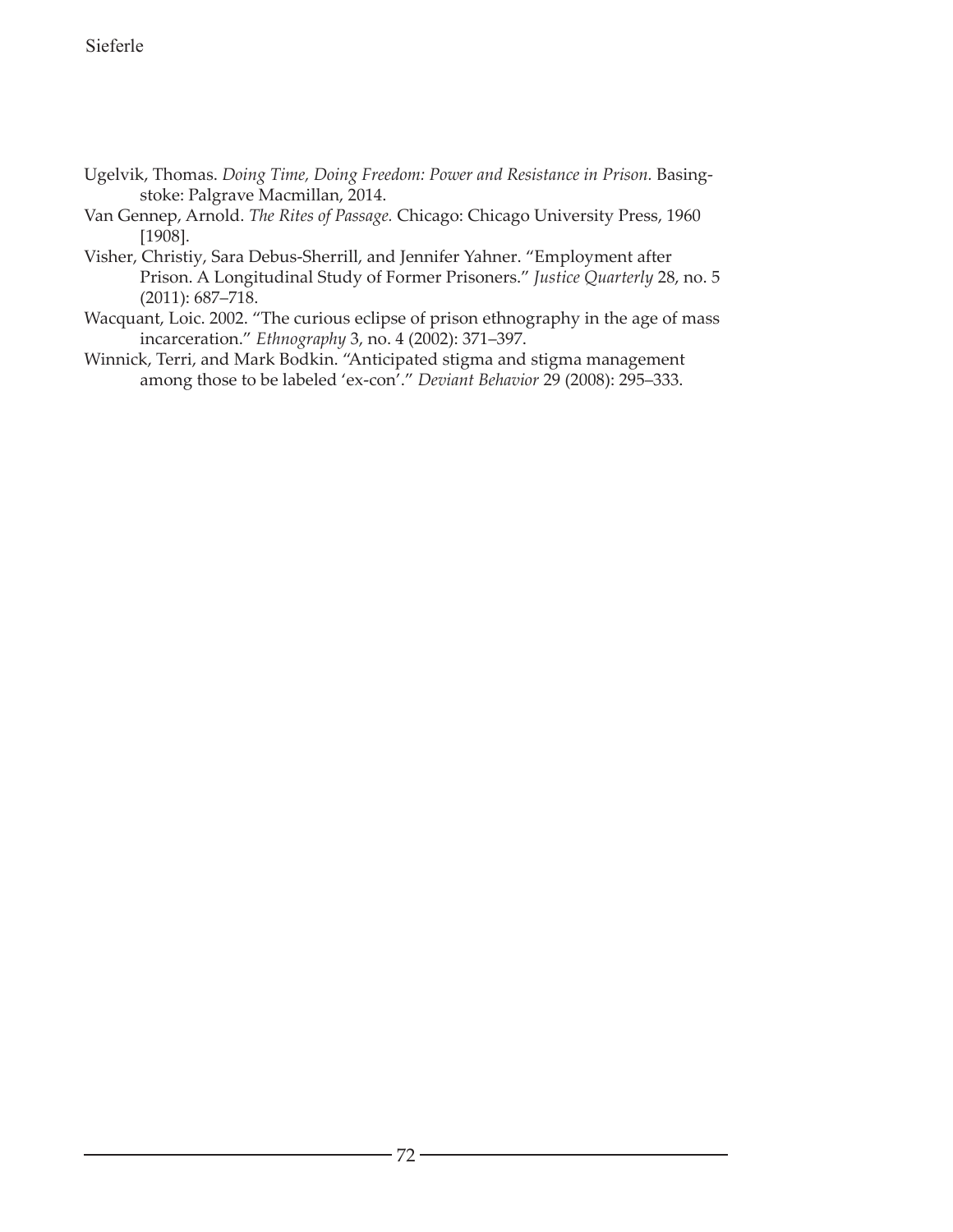# **Responses**

# **Social Inequalities After Prison Release: The Aspiration of Future within Permanent Liminality**

**Hannah Rotthaus** *University of Oldenburg Germany*

I n his introduction to "Prison Worlds," the cultural anthropologist and sociologist Didier Fassin states: "the whole of society […] decides who should go to prison, and why" (Fassin 2017, 26). Barbara Sieferle's study in the field of postprison life illustrates that society also decides who sustains the status of 'exconvict.' Drawing from intensive fieldwork and rich ethnographic data, Sieferle demonstrates vividly how the social context makes it impossible for men<sup>9</sup> released from prison to also release themselves from the insecure state of liminality.

By re-introducing Arnold van Gennep's concept of passage rituals and Victor Turner's frameworks of liminality, Sieferle convincingly argues that formerly incarcerated men live in a permanent state of liminality. The article shows indepth how the "liminal status manifests itself on spatial, temporal, social and emotional levels" (Sieferle 2022, **p. 56**). One of the most striking findings is that the reason for such liminality is not due to a lack of engaging in passage rituals in the liminal phase after the prison release. In contrast to trial, detention, and incarceration, there are no commonly known or institutionalized passage rituals for release. Those released develop and perform individual rituals, such as release and housewarming parties, throwing

away all things associated with prison, a pilgrim tour, or rituals around meaningful events like getting their own apartment or their first day at a new job.

Nevertheless, these rituals fail to set up a new social role, so the state of liminality continues. Sieferle's article makes an important point: the ongoing state of liminality is not based on a "wrong" ritual performance or emotional setting, "but rather on society's refusal to allow formerly incarcerated men the intended ritual outcome: integration into society" (ibid, **p. 67**). The main reason for this "moral exile" (Ibid, **p. 66**) lies in the ongoing stigmatizing of these men and the marginalizing label of 'ex-convicts' they are given, all of which overshadows any other possible social roles.

Sieferle's article makes a significant contribution to the study of permanent and involuntary forms of liminality that come without institutionalized rituals. This way, we do not only learn about the everyday life and struggle of men released from prison but also obtain further inspiration about possible ways to adopt and discuss Victor Turner's concept in the context of specific contemporary fields and related practices. In taking up theories in a fruitful way and reading them through empiric material, researchers do not have to adhere to them in every aspect but rather can discuss them. One aspect that caught my eye, was that according to Turner, persons in states of liminality are "no longer classified and not yet classified" (Turner 1967, 96) and Sieferle confirms this for men released from prison (cf. Sieferle 2022, **p. 57**). The question then is; whether one might argue that the label "ex-con" is already a lasting classification, even though it is not one they choose on their own.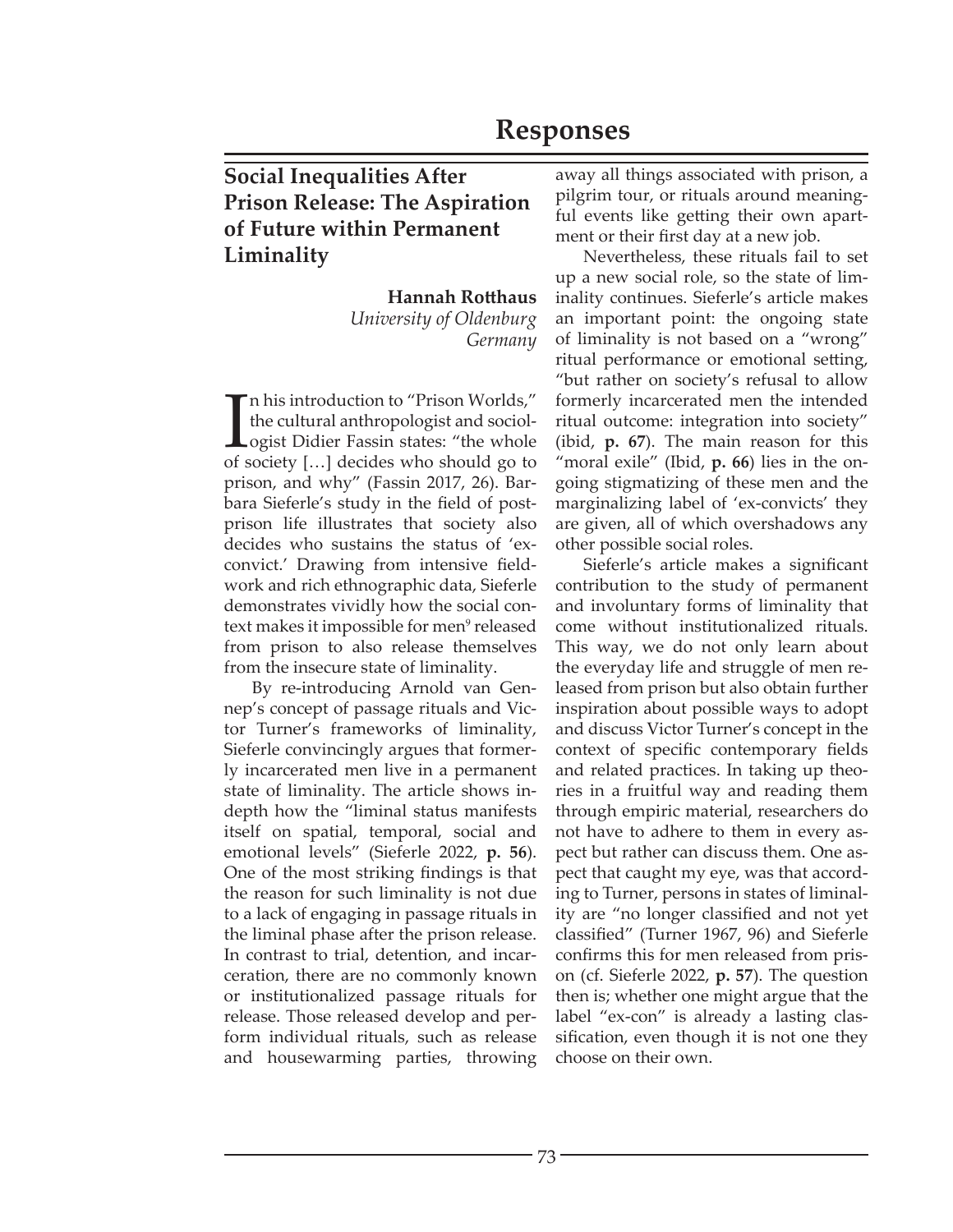Furthermore, the opening quotation of Fassin illustrates that social inequalities affect them much earlier before the prison release. Sieferle addresses her research partners as "men" and not as "exconvicts" or similar. This reflexive use of attributions reminds us to think about ways of writing that do not reproduce stigmatizing labels.

Despite the specific stigma that people experience after prison, it seems noteworthy that permanent liminality could be described as a universal phenomenon. While one might extend the observation of permanent liminality to other fields and social groups, especially marginalized and vulnerable groups, some have argued that modernization processes led to a normalization or permanentization of liminality, often connected to "crises" (Thomassen 2009, 22 f.). The COVID-19 pandemic might be another example of widespread liminality during a continuing crisis.

Although my research does not focus primarily on *post*-prison life, a conversation with one of my research partners during my fieldwork occurred to me. When I first talked to him, a few months after he was released from prison, I asked him how it felt that he left prison during an immense change in everyday life due to the pandemic. His answer surprised me; despite all the obvious negative aspects of the pandemic in and outside of prison, he felt a strong relief that he could return slowly into life after prison. He met his friends and family one after another, and everyone was empathetic that he was not ready for crowded events.

The common experience of such liminality led to a sense of community in his case. He also assumed that, although the lockdown at home was not like prison life, people might used it to gain a better idea of his carceral experience.<sup>10</sup> It would be interesting to find out if the research partners at the halfway house, where Sieferle did most of her fieldwork, also felt some sense of community throughout their common liminal experience.

In the introduction of her article, Sieferle states: "Conceptualizing prison release as a state of liminality is just one way of analytically approaching life after prison, but it is nonetheless a very fruitful one" (Sieferle 2022, 3). I agree and would like to add; from my research perspective on negotiations of digitalization scenarios in German prisons, the current concepts linked to future may also prove fruitful in these conversations. Of course, future orientation is already an essential part of processual passage rituals, especially in situations of liminality, with its striven transformation between statuses and imagined futures.

As Sieferle has shown in her previous research work, specific ways of dealing with the future arise in the liminal times after prison, particularly the use of hope as an active form of designing the future (c.f. Sieferle 2021). Reading Sieferle's latest article not only reminded me of the importance of studying social inequalities from an anthropological, actor-centred perspective, but also represented potential courses of study on unequal futures.

While understanding "future as a cultural fact" (Appadurai 2013) was not always a central tenet of cultural anthropology, anthropological engagement with future has grown exponentially with different global crises since the 2000s (Bryant & Knight 2019, 9). It is worth mentioning that we should not only analyze the temporal elements of the social but also social elements of time: according to Appadurai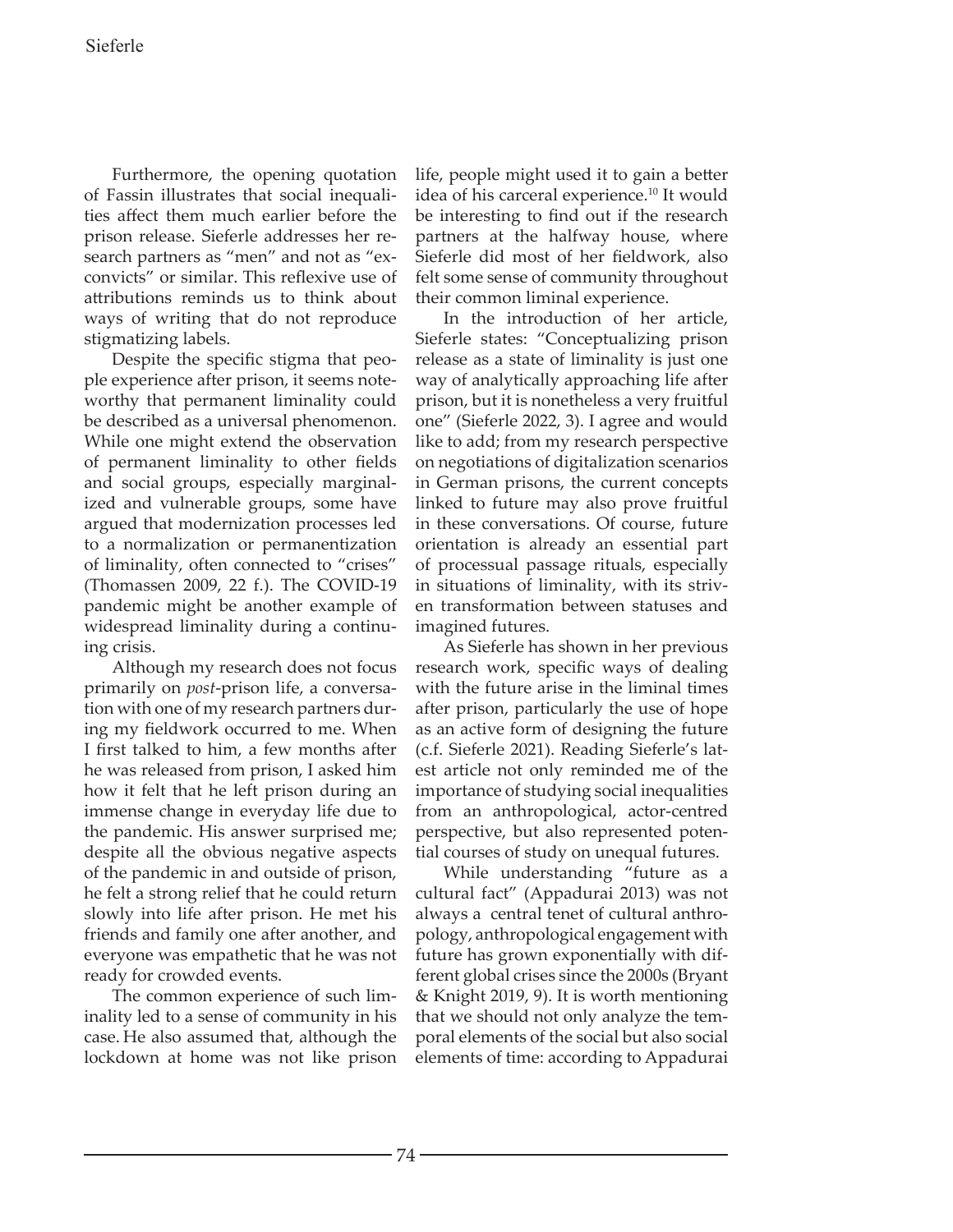"'the capacity to aspire' is unequally distributed" (Appadurai 2013, 289). Consequently, not only the realisation of future plans but even the imagination and aspiration of a different future depends on your social status.

Considering current practices of future-making, the sociologist Andreas Reckwitz recognizes a "room of uncertainties" in which open positive scenarios are no longer considered, but rather the avoidance of negative conditions are central (Reckwitz 2016, 130). While the future of formerly incarcerated people is deeply affected by their past, it is no coincidence that their hopes concentrate on 'modest' goals in the near future, like finding a job, an apartment, or a partnership. As European ethnologist Stefan Wellgraf has shown in his example of German secondary schools, people who experience economic and social insecurity aspire to these small goals of a 'normal biography', in contrast to bourgeois aspirations of a 'unique lifestyle' which devalues the former (Wellgraf 2019).

Men released from prison experience daily barriers and constant liminality, yet their ongoing hopes can be connected to what the cultural theorist Lauren Berlant calls "cruel optimism" (Berlant 2011). Cruel optimism takes place among precarious work and life conditions. Berlant asks, "why do people stay attached to conventional good-life fantasies – say, of enduring reciprocity in couples, families, political systems, institutions, markets, and at work – when the evidence of their instability, fragility, and dear cost abounds?" (Berlant 2011, 2). Cultural anthropologists have much to offer in the study the possibilities and obstacles to aspiring futures in the field of post-prison life. Such study might ask questions like;

how may we interpret hopes and optimisms during permanent liminality and crisis? Are these hopes and optimisms "cruel," or are they essential resources for socially excluded actors to use in shaping their futures and initiating transformation?

Barbara Sieferle´s article gives us rare insights into the lived experiences and practices of men released from prison, and provides an analysis, more generally, of the social context linked to these observations. Her research contributes to the use of liminality theory in the field of post-prison ethnography. Furthermore, it shifts the focus of ritual theory from only "successful" rituals to the consequences of rituals "failing." Ultimately, her work makes us aware of the marginalization of people released from prison. Her article raises important questions for the reader on how the whole of society could possibly act in a more inclusive and less stigmatizing way—and to aspire different futures.

#### **Works Cited**

- Appadurai, Arjun. *The Future as Cultural Fact: Essays on the Global Condition*. London/New York: Verso, 2013.
- Berlant, Lauren. *Cruel Optimism*. Durham: Duke University Press, 2011.
- Bryant, Rebecca, and Daniel M. Knight. *The Anthropology of the Future*. Cambridge: Cambridge University Press, 2019.
- Fassin, Didier. *Prison worlds: An Ethnography of the Carceral Condition.* Cambridge: Polity Press, 2017.
- Kinzig, Jörg."Vom Recht und seiner Realität. Strafvollzug in Deutschland." Special Issue, *Gefängnis: Aus Politik und Zeitgeschichte* 42/43